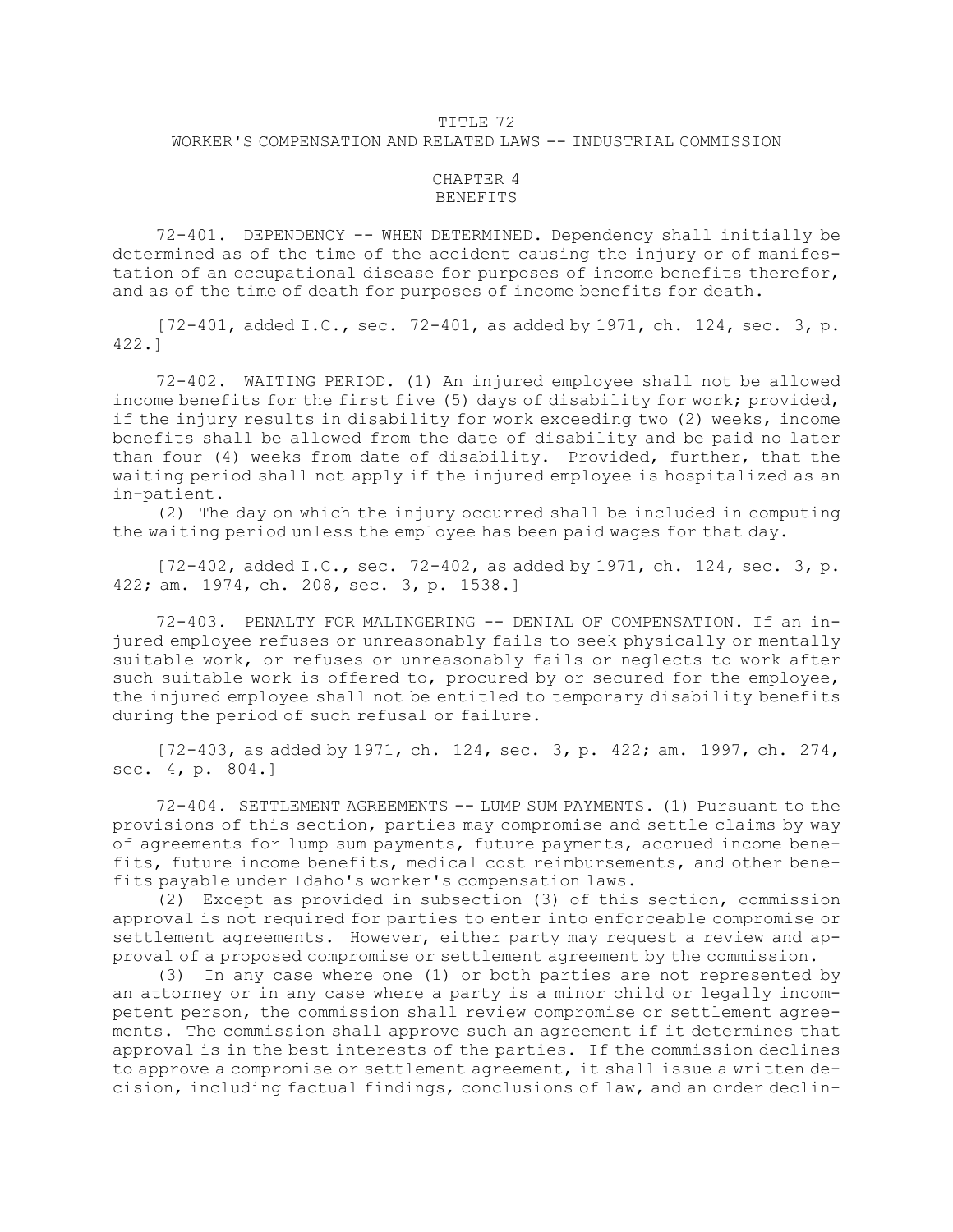ing to approve the agreement. Such decision and order shall be immediately appealable to the Idaho supreme court on grounds of abuse of discretion.

(4) If the commission requires <sup>a</sup> hearing as part of the settlement review and approval process pursuant to subsection (3) of this section, the commission shall, prior to such hearing, provide each party with written notice of the commission's specific issues to be addressed at the settlement review hearing.

(5) All compromise and settlement agreements shall be filed with the commission for recordkeeping purposes and for purposes of assessment under section [72-327](https://legislature.idaho.gov/statutesrules/idstat/Title72/T72CH3/SECT72-327), Idaho Code. <sup>A</sup> settlement agreement shall be effective on the date it is filed with the commission and shall for all purposes constitute an adjudication of the claims resolved in the settlement agreement. All agreements filed with the commission pursuant to this section shall include, at <sup>a</sup> minimum, <sup>a</sup> detailed ledger of all benefits paid or disputed and all terms agreed upon by the parties. <sup>A</sup> copy of the settlement agreement executed by the parties shall be filed with the commission. When the worker is represented by an attorney, the worker's attorney shall file an attorney charging lien with the commission. The filing of an attorney charging lien shall be deemed to satisfy the requirements of section [72-803](https://legislature.idaho.gov/statutesrules/idstat/Title72/T72CH8/SECT72-803), Idaho Code, with respect to approval for claims of attorney's fees, provided that the fees assessed comply with the requirements of Idaho Code and the rules of the commission.

(6) The commission shall, within seven (7) days after the filing of <sup>a</sup> settlement agreement, issue <sup>a</sup> notice of dismissal with prejudice, excepting future claims that may include medical or other benefits as agreed upon by the parties.

[72-404, added 2022, ch. 174, sec. 2, p. 569.]

72-405. TRUSTEE IN CASE OF LUMP SUM PAYMENT. Whenever for any reason the commission deems it expedient, any lump sum to be paid as provided in section [72-404](https://legislature.idaho.gov/statutesrules/idstat/Title72/T72CH4/SECT72-404), [Idaho Code,] shall be paid to some suitable person or corporation appointed as trustee to administer or apply the same for the benefit of the person or persons entitled thereto in the manner provided by the commission. The receipt of such trustee for the amount so paid shall discharge the employer or anyone else who is liable therefor.

 $[72-405,$  added I.C., sec.  $72-405$ , as added by 1971, ch. 124, sec. 3, p. 422.]

72-406. DEDUCTIONS FOR PREEXISTING INJURIES AND INFIRMITIES. (1) In cases of permanent disability less than total, if the degree or duration of disability resulting from an industrial injury or occupational disease is increased or prolonged because of <sup>a</sup> preexisting physical impairment, the employer shall be liable only for the additional disability from the industrial injury or occupational disease.

(2) Any income benefits previously paid an injured workman for permanent disability to any member or part of his body shall be deducted from the amount of income benefits provided for the permanent disability to the same member or part of his body caused by <sup>a</sup> change in his physical condition or by <sup>a</sup> subsequent injury or occupational disease.

 $[72-406, \text{ added I.C.}, \text{sec. } 72-406, \text{as added by } 1971, \text{ ch. } 124, \text{ sec. } 3, \text{ p.}$ 422.]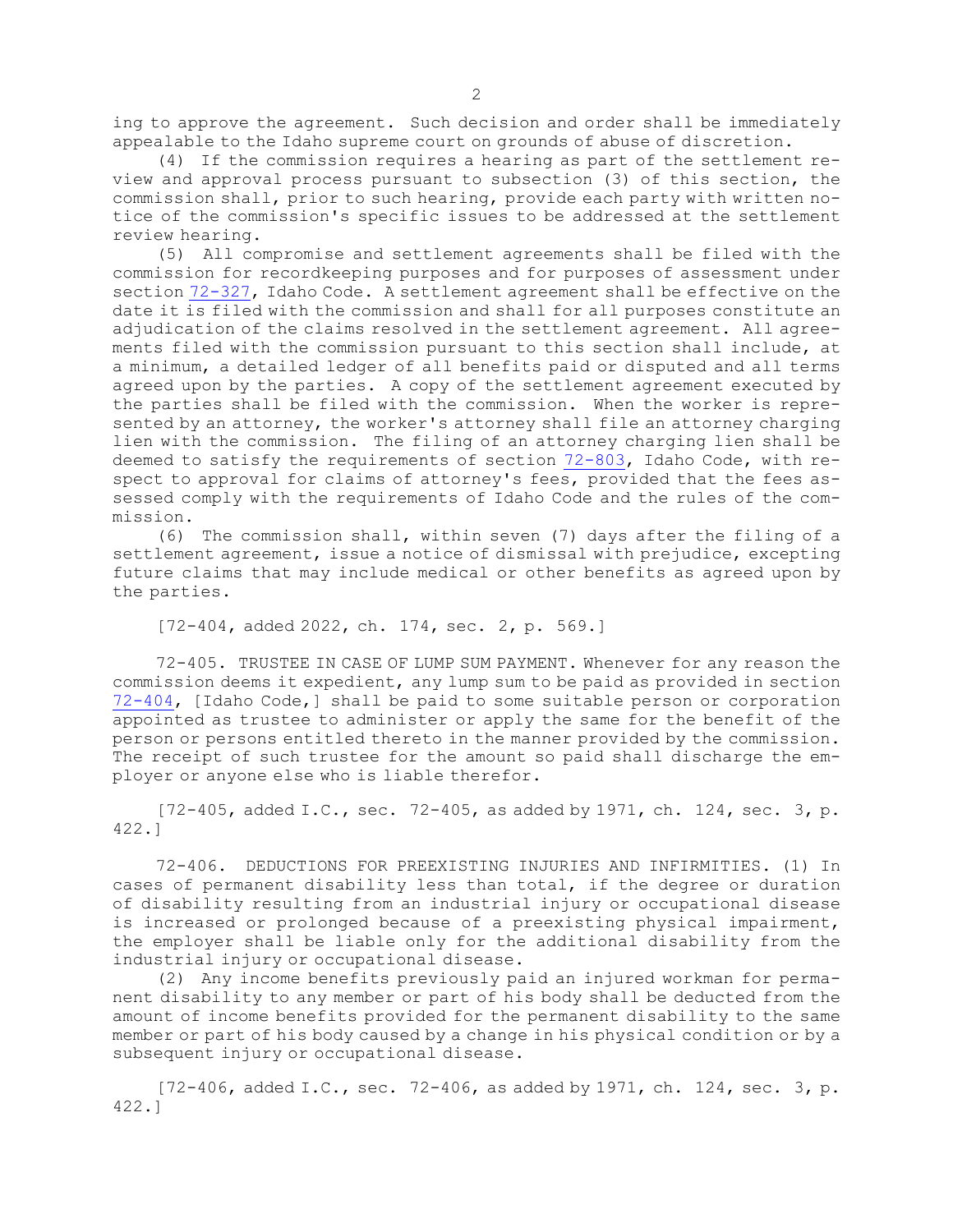72-407. CERTAIN INJURIES DEEMED TOTAL AND PERMANENT. In case of the following injuries, if the employer disputes that the claimant is totally and permanently disabled, the burden of proof shall be on the employer to prove by clear and convincing evidence that the claimant is not permanently and totally disabled.

(1) The total and permanent loss of sight in both eyes.

(2) The loss of both feet at or above the ankle.

(3) The loss of both hands at or above the wrist.

(4) The loss of one (1) hand and one (1) foot.

(5) An injury to the spine resulting in permanent and complete paralysis of both legs or arms or of one (1) leg and one (1) arm.

(6) An injury to the skull resulting in incurable imbecility or insanity.

The above enumeration is not to be taken as exclusive.

[72-407, as added by 1971, ch. 124, sec. 3, p. 422; am. 1997, ch. 274, sec. 5, p. 805.]

72-408. INCOME BENEFITS FOR TOTAL AND PARTIAL DISABILITY. Income benefits for total and partial disability during the period of recovery, and thereafter in cases of total and permanent disability, shall be paid to the disabled employee subject to deduction on account of waiting period and subject to the maximum and minimum limits set forth in section [72-409](https://legislature.idaho.gov/statutesrules/idstat/Title72/T72CH4/SECT72-409), Idaho Code, as follows:

(1) For <sup>a</sup> period not to exceed <sup>a</sup> period of fifty-two (52) weeks, an amount equal to sixty-seven per cent (67%) of his average weekly wage and thereafter an amount equal to sixty-seven per cent (67%) of the currently applicable average weekly state wage.

(2) Partial disability. For partial disability during the period of recovery an amount equal to sixty-seven per cent (67%) of his decrease in wage-earning capacity, but in no event to exceed the income benefits payable for total disability.

 $[72-408, \text{ added I.C., sec. } 72-408, \text{ as added by } 1971, \text{ ch. } 124, \text{ sec. } 3, \text{ p.}$ 422; am. 1974, ch. 208, sec. 4, p. 1538; am. 1982, ch. 231, sec. 2, p. 611; am. 1991, ch. 207, sec. 1, p. 488.]

72-409. MAXIMUM AND MINIMUM INCOME BENEFITS FOR TOTAL DISABILITY. (1) The weekly income benefits provided for in section  $72-408(1)$  $72-408(1)$ , Idaho Code, shall be subject to <sup>a</sup> maximum of ninety percent (90%) and <sup>a</sup> minimum of fortyfive percent (45%) of the currently applicable average weekly state wage, provided, however, that during the first fifty-two (52) weeks of total disability income benefits shall not in any case exceed ninety percent (90%) of the employee's average weekly wage, but if during the first fifty-two (52) weeks ninety percent (90%) of the employee's average weekly wage is less than fifteen percent (15%) of the currently applicable average weekly state wage, then the employee shall receive no less than fifteen percent (15%) of the currently applicable average weekly state wage, except as benefits may be increased by reason of increases in the average weekly state wage as computed in subsection (2) hereof, nor shall income benefits paid subsequent to the first fifty-two (52) weeks of total disability exceed income benefits paid during the first fifty-two (52) weeks of total disability except as the same may be increased by reason of increases in the average weekly state wage, provided, however, that where an employee's benefit rate for the first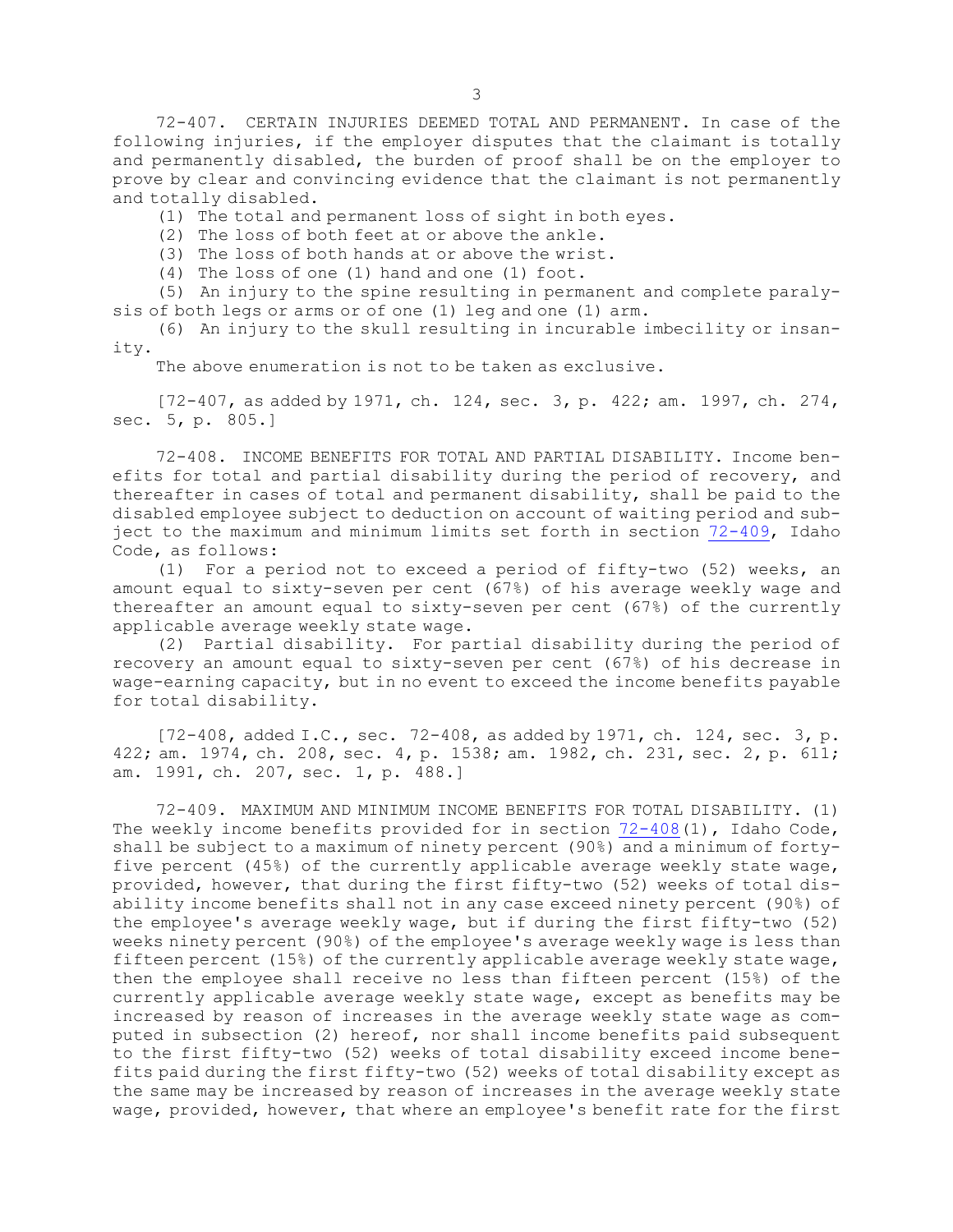fifty-two (52) week period was less than the minimums prescribed above, his benefit rate thereafter shall be not less than forty-five percent (45%) of the currently applicable average weekly state wage.

(2) For the purpose of this law the average weekly wage in the state shall be determined by the commission as follows: on or before June 1 of each year, the total wages reported on contribution reports to the department of employment for the preceding calendar year shall be divided by the average monthly number of insured workers determined by dividing the total insured workers reported for the preceding year by twelve (12). The average annual wage thus obtained shall be divided by fifty-two (52) and the average weekly state wage thus determined rounded to the nearest dollar. The average weekly state wage as so determined shall be applicable for the calendar year commencing January 1 following the June 1 determination.

 $[72-409, \text{ added I.C., sec. } 72-409, \text{ as added by } 1971, \text{ ch. } 124, \text{ sec. } 3, \text{ p.}$ 422; am. 1981, ch. 261, sec. 3, p. 554; am. 1991, ch. 207, sec. 2, p. 489; am. 1998, ch. 210, sec. 1, p. 738.]

72-410. DEPENDENTS. The following persons, and they only, shall be deemed dependents and entitled to income benefits under the provisions of this act:

(1) A child:

(a) Under eighteen (18) years of age, or incapable of self-support and unmarried, whether or not actually dependent upon the deceased employee;

(b) Under twenty-three (23) years of age if <sup>a</sup> full-time student and as provided for in section [72-412](https://legislature.idaho.gov/statutesrules/idstat/Title72/T72CH4/SECT72-412)(3), Idaho Code.

(2) The widow or widower only if living with the deceased or living apart from the deceased for justifiable cause, or actually dependent, wholly or partially, upon the deceased.

(3) <sup>A</sup> parent or grandparent only if actually dependent, wholly or partially, upon the deceased.

(4) <sup>A</sup> grandchild, brother or sister only if under eighteen (18) years of age, or incapable of self-support, and actually dependent wholly upon the deceased.

[72-410, as added by 1971, ch. 124, sec. 3, p. 422; am. 1975, ch. 13, sec. 2, p. 18; am. 1989, ch. 194, sec. 1, p. 489; am. 2006, ch. 186, sec. 1, p. 586.]

72-411. TIME OF DEPENDENCY. The relation of dependency must exist at the time of the accident causing the injury or manifestation of occupational disease.

 $[72-411,$  added I.C., sec.  $72-411$ , as added by 1971, ch. 124, sec. 3, p. 422.]

72-412. PERIODS OF INCOME BENEFITS FOR DEATH. The income benefits for death herein provided for shall be payable during the following periods:

(1) To <sup>a</sup> widow or widower, until death or remarriage, but in no case to exceed five hundred (500) weeks.

(2) Unless as otherwise provided in subsection (3) of this section, to or for <sup>a</sup> child, until eighteen (18) years of age, and if incapable of selfsupport after age eighteen (18) years for an additional period not to ex-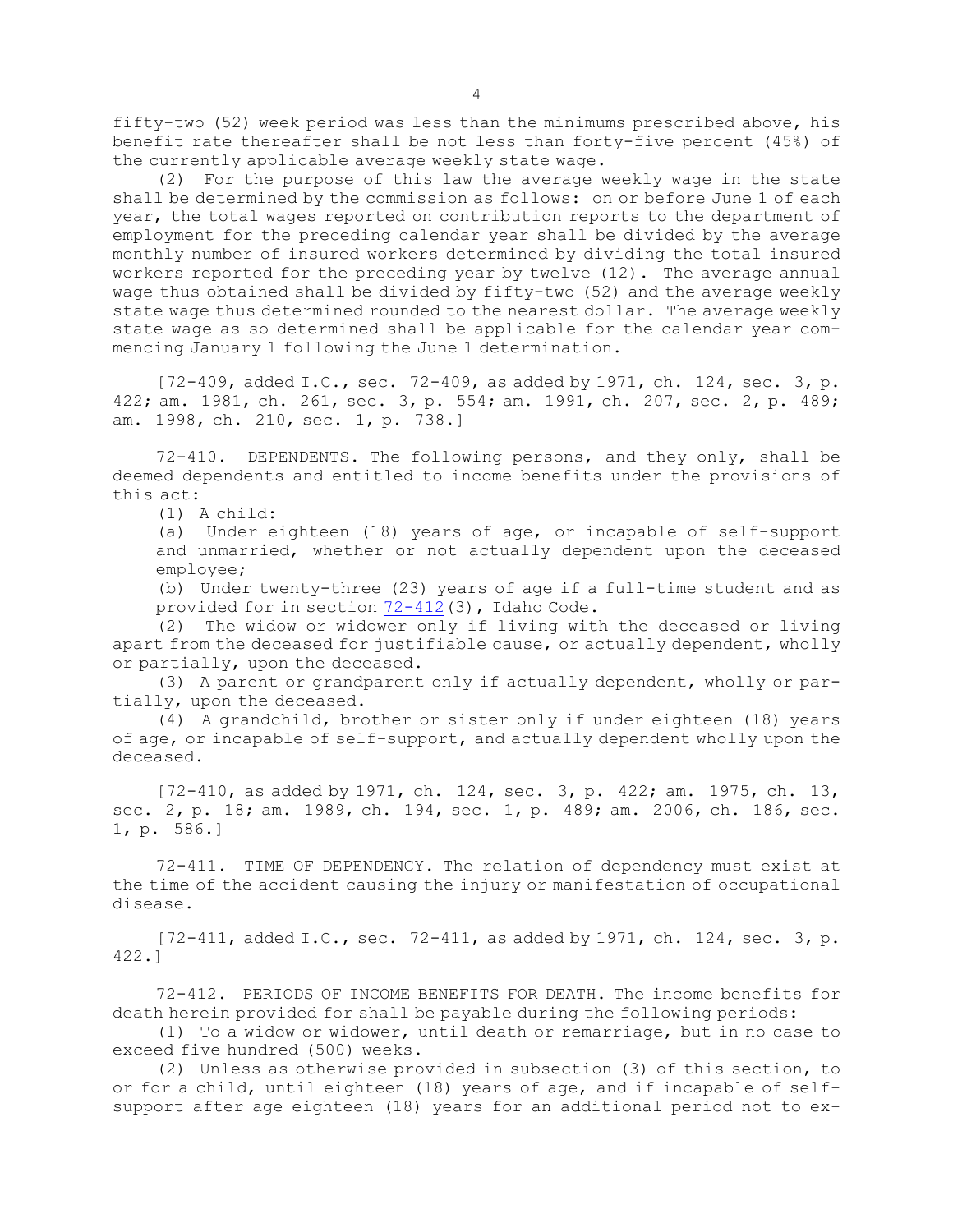ceed five hundred (500) weeks, deducting the period benefits which were paid prior to eighteen (18) years of age. Provided, income benefits payable to or for any child shall cease when such child marries.

(3) To or for <sup>a</sup> child after age eighteen (18) years who is enrolled as <sup>a</sup> full-time student in any accredited educational institution, or accredited vocational training program, until such child ceases to be so enrolled or reaches the age of twenty-three (23) years, whichever occurs first. Provided, in the event the child reaches the age of twenty-three (23) years during the quarter or semester in which the child is enrolled, benefits shall continue until the completion of the quarter or semester in which the child reached the age of twenty-three (23) years. This extension of benefits to the age of twenty-three (23) years shall not apply if the accident causing the injury or manifestation of the occupational disease occurred prior to December 31, 2006.

(4) To <sup>a</sup> parent or grandparent, during the continuation of <sup>a</sup> condition of actual dependency, but in no case to exceed five hundred (500) weeks.

(5) To or for <sup>a</sup> grandchild, brother or sister, during dependency as hereinbefore defined, but in no case to exceed five hundred (500) weeks.

(6) In case death occurs after <sup>a</sup> period of disability, either total or partial, the period of disability shall be deducted from the total periods of compensation respectively stated in this section.

[72-412, added 1971, ch. 124, sec. 3, p. 422; am. 1981, ch. 261, sec. 4, p. 555; am. 2002, ch. 129, sec. 1, p. 359; am. 2006, ch. 186, sec. 2, p. 587.]

72-413. INCOME BENEFITS FOR DEATH. If death results from the accident or occupational disease within four (4) years from the date of the accident, or manifestation of the occupational disease, the employer shall pay to or for the benefit of the following particular classes of dependents' weekly income benefits equal to the following percentages of the average weekly state wage as defined in section [72-409](https://legislature.idaho.gov/statutesrules/idstat/Title72/T72CH4/SECT72-409), Idaho Code. The benefits payable hereunder shall be subject to annual adjustment as provided in section [72-409](https://legislature.idaho.gov/statutesrules/idstat/Title72/T72CH4/SECT72-409)(2), Idaho Code. The annual adjustment provided herein shall not apply to benefits for an injury or occupational disease resulting in death if the accident causing the injury or the manifestation of the occupational disease occurred prior to July 1, 1991.

(1) To <sup>a</sup> dependent widow or widower, if there be no dependent children, forty-five per cent (45%).

(2) To <sup>a</sup> dependent widow or widower, if there be dependent children, an additional five per cent (5%) of the average weekly state wage for each dependent child to and including <sup>a</sup> total of three (3). Such compensation to the widow or widower shall be for the use and benefit of the widow or widower and of the dependent children and the commission may from time to time apportion such compensation between them in such <sup>a</sup> way as it deems best.

(3) If there be no dependent widow or widower, but <sup>a</sup> dependent child or children, thirty per cent (30%) of the average weekly state wage for one (1) child and ten per cent (10%) for each additional child to and including <sup>a</sup> total of three (3), to <sup>a</sup> maximum not to exceed sixty per cent (60%) of the average weekly state wage, to be divided equally among such children.

(4) To the parents, if one (1) be wholly dependent for support upon the deceased employee at the time of his death and the other is not dependent to any extent, twenty-five per cent (25%) of the average weekly state wage; if both are wholly dependent, twenty per cent (20%) of the average weekly state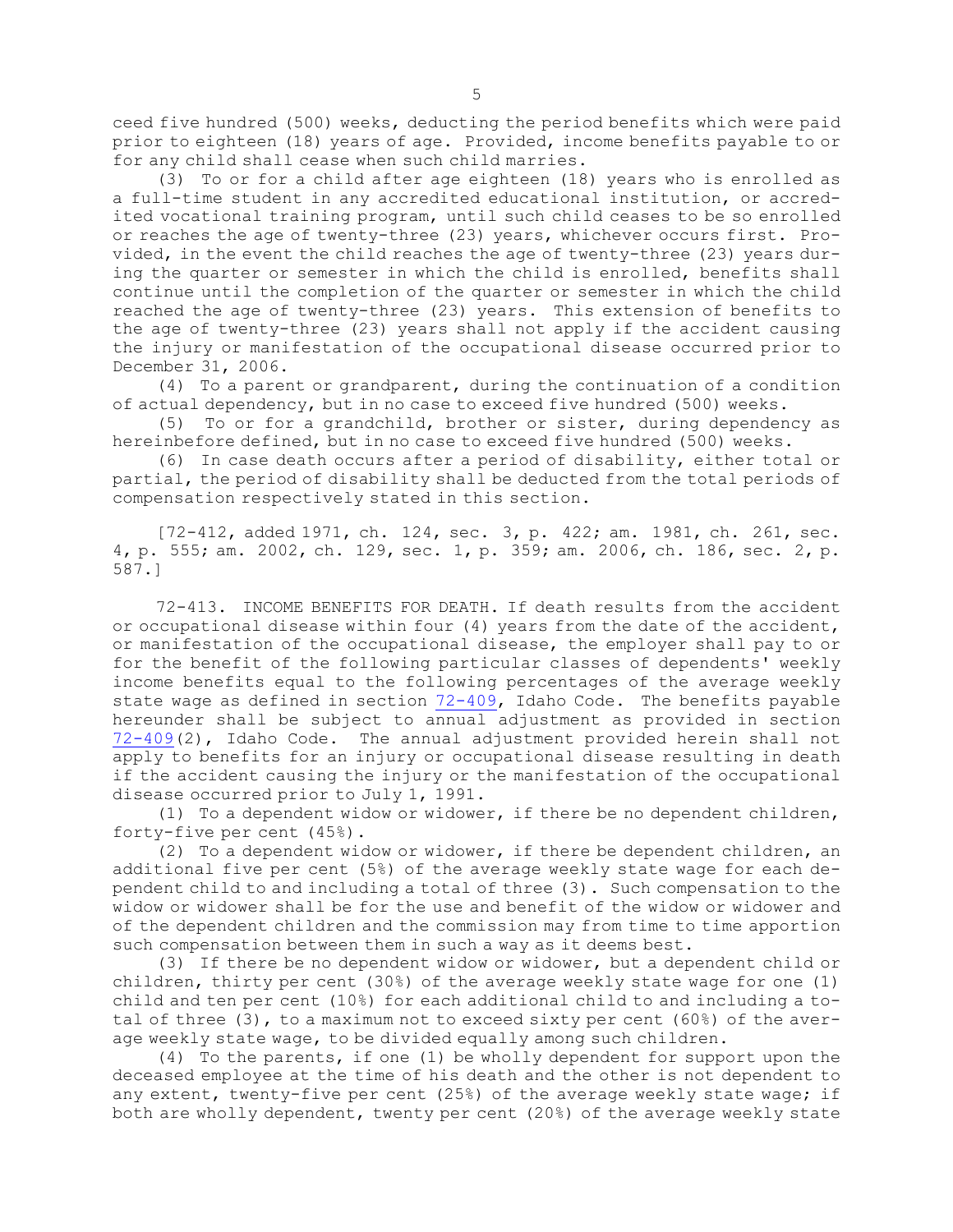wage to each; if one (1) be or both are partly dependent, <sup>a</sup> proportionate amount in the discretion of the commission.

The above percentages shall be paid if there be no dependent widow, widower or child. If there be <sup>a</sup> widow, widower or child, there shall be paid so much of the above percentages as, when added to the total percentage payable to the widow, widower and children, will not exceed <sup>a</sup> total of sixty per cent (60%) of the average state weekly wage.

(5) To the brothers, sisters, grandparents and grandchildren, if one (1) be wholly dependent upon the deceased employee at the time of his death, twenty per cent (20%) of the average state weekly wage to such dependents; if more than one be wholly dependent, thirty per cent (30%) of the average state weekly wage, divided among such dependents, share and share alike. If there be no one (1) of them wholly dependent, but one (1) or more partially dependent, ten per cent (10%) of the average state weekly wage divided among such dependents, share and share alike.

The above percentages shall be paid if there be no dependent widow, widower, child or parent. If there be <sup>a</sup> dependent widow, widower, child or parent, there shall be paid so much of the above percentages as, when added to the total percentages payable to the widow, widower, children and dependent parents, will not exceed <sup>a</sup> total of sixty per cent (60%) of the average weekly state wage.

Payments made for and on behalf of <sup>a</sup> dependent child or children shall be made to such child's or children's natural or adoptive surviving parent for the use and benefit of the child or children, if such child or children reside with such parent, notwithstanding the remarriage of such parent; provided, however, if the care and the custody of such child or children has been awarded by <sup>a</sup> court of competent jurisdiction of this state or any other state to <sup>a</sup> person or persons other than the child's or children's natural or adoptive parent, then such payments shall be made to that person or those persons so awarded care and custody for the use and benefit of the child or children. Whenever the commission deems it necessary, it may direct any payments made hereunder to be made under such terms and conditions as it deems necessary.

[72-413, as added by 1971, ch. 124, sec. 3, p. 422; am. 1974, ch. 30, sec. 1, p. 981; am. 1991, ch. 207, sec. 3, p. 490; am. 1997, ch. 274, sec. 6, p. 805.]

72-413A. LUMP SUM PAYMENT UPON REMARRIAGE. In the event of remarriage of the widow or widower prior to the expiration of five hundred (500) weeks as provided in section ]72-412] 42-412, Idaho Code, <sup>a</sup> lump sum shall be paid to the widow or widower in an amount equal to the lesser of one hundred (100) weeks or the total of income benefits for the remainder of the five-hundred (500) week period computed on the basis of <sup>a</sup> weekly rate of forty-five per cent (45%) of the average weekly state wage in effect at the time of remarriage. The provisions of this section shall not apply to benefits for an injury or occupational disease resulting in death where the accident causing the injury or the manifestation of the occupational disease occurred prior to July 1, 1991.

[72-413A, added 1991, ch. 207, sec. 4, p. 491.]

72-414. APPORTIONMENT BENEFITS BETWEEN CLASSES. In case there are two (2) or more classes of persons entitled to compensation under section [72-413](https://legislature.idaho.gov/statutesrules/idstat/Title72/T72CH4/SECT72-413), [Idaho Code,] and the apportionment of such compensation as above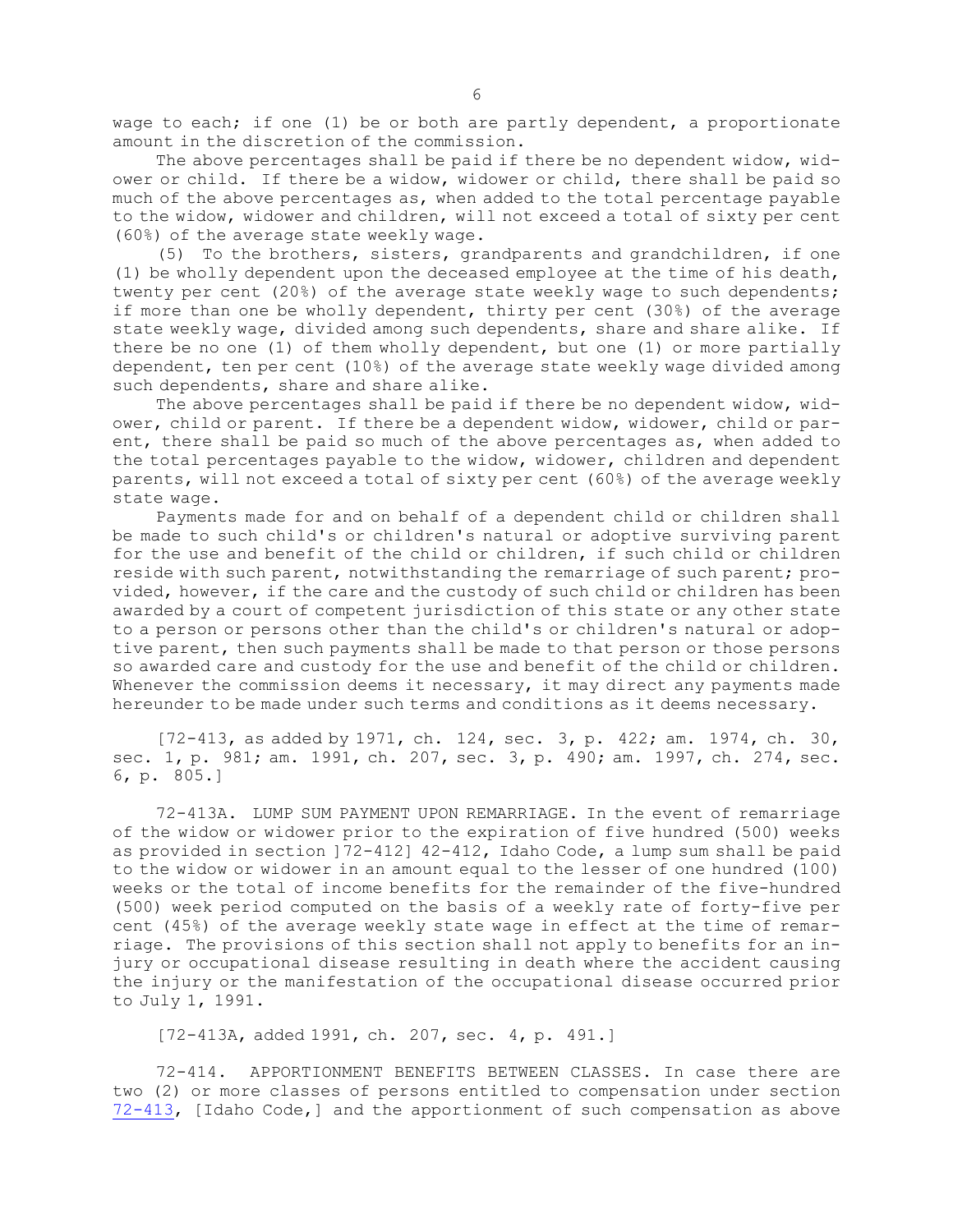provided, would result in injustice, the commission may, in its discretion, modify the apportionment to meet the requirements of the case.

 $[72-414, \text{ added I.C., sec. } 72-414, \text{ as added by } 1971, \text{ ch. } 124, \text{ sec. } 3, \text{ p.}$ 422.]

72-415. CHANGE IN DEPENDENTS. Upon the cessation of the income benefits for death to or on account of any person, the income benefits of the remaining persons entitled to income benefits for the unexpired part of the period during which their income benefits are payable shall be that which such persons would have received if they had been the only persons entitled to income benefits at the time of the decedent's death.

 $[72-415,$  added I.C., sec. 72-415, as added by 1971, ch. 124, sec. 3, p. 422.]

72-416. MAXIMUM AND MINIMUM INCOME BENEFITS FOR DEATH. (1) For purposes of income benefits for death, the average weekly wage of the employee shall be taken as not more than the average weekly wage of the state as determined in section [72-409](https://legislature.idaho.gov/statutesrules/idstat/Title72/T72CH4/SECT72-409), Idaho Code.

(2) In no case shall the aggregate weekly income benefits payable to all beneficiaries under this section exceed the maximum income benefits that were or would have been payable for total disability to the deceased. Provided, however, that where an employee's total disability benefits were or would have been less than forty-five per cent (45%) of the currently applicable average weekly state wage, death benefits shall be computed subject to the maximum of that to which <sup>a</sup> claimant would have been eligible after the first fifty-two (52) weeks of total disability.

 $[72-416, \text{ added I.C., sec. } 72-416, \text{ as added by } 1971, \text{ ch. } 124, \text{ sec. } 3, \text{ p.}$ 422; am. 1981, ch. 261, sec. 5, p. 555.]

72-417. MAXIMUM TOTAL PAYMENT. The maximum weekly income benefits payable for all beneficiaries in case of death shall not exceed sixty per cent (60%) of the average weekly wage of the deceased as calculated under section [72-419](https://legislature.idaho.gov/statutesrules/idstat/Title72/T72CH4/SECT72-419), [Idaho Code,] subject to the maximum limits in section [72-416](https://legislature.idaho.gov/statutesrules/idstat/Title72/T72CH4/SECT72-416)[, Idaho Code]. The classes of beneficiaries specified in paragraphs (1), (2) and (3) of section [72-413](https://legislature.idaho.gov/statutesrules/idstat/Title72/T72CH4/SECT72-413), [Idaho Code,] shall have priority over all other beneficiaries in the apportionment of income benefits. If the provisions of said paragraphs should prevent payment to other beneficiaries of the income benefits to the full extent otherwise provided in section [72-413](https://legislature.idaho.gov/statutesrules/idstat/Title72/T72CH4/SECT72-413), [Idaho Code,] the gross remaining amount of income benefits payable to such other beneficiaries shall be apportioned by class, proportionate to the interest of each class in the remaining amount. The dependents specified in paragraph (4) of section [72-410](https://legislature.idaho.gov/statutesrules/idstat/Title72/T72CH4/SECT72-410), [Idaho Code,] shall be considered to be in one (1) class and those specified in paragraph (5) of said section, in another class.

[72-417, added I.C., sec. 72-417, as added by 1971, ch. 124, sec. 3, p. 422.]

72-418. COMPUTATION OF WEEKS AND DAYS. In computing periods of disability and of compensation <sup>a</sup> week shall be computed as seven (7) days and <sup>a</sup> day as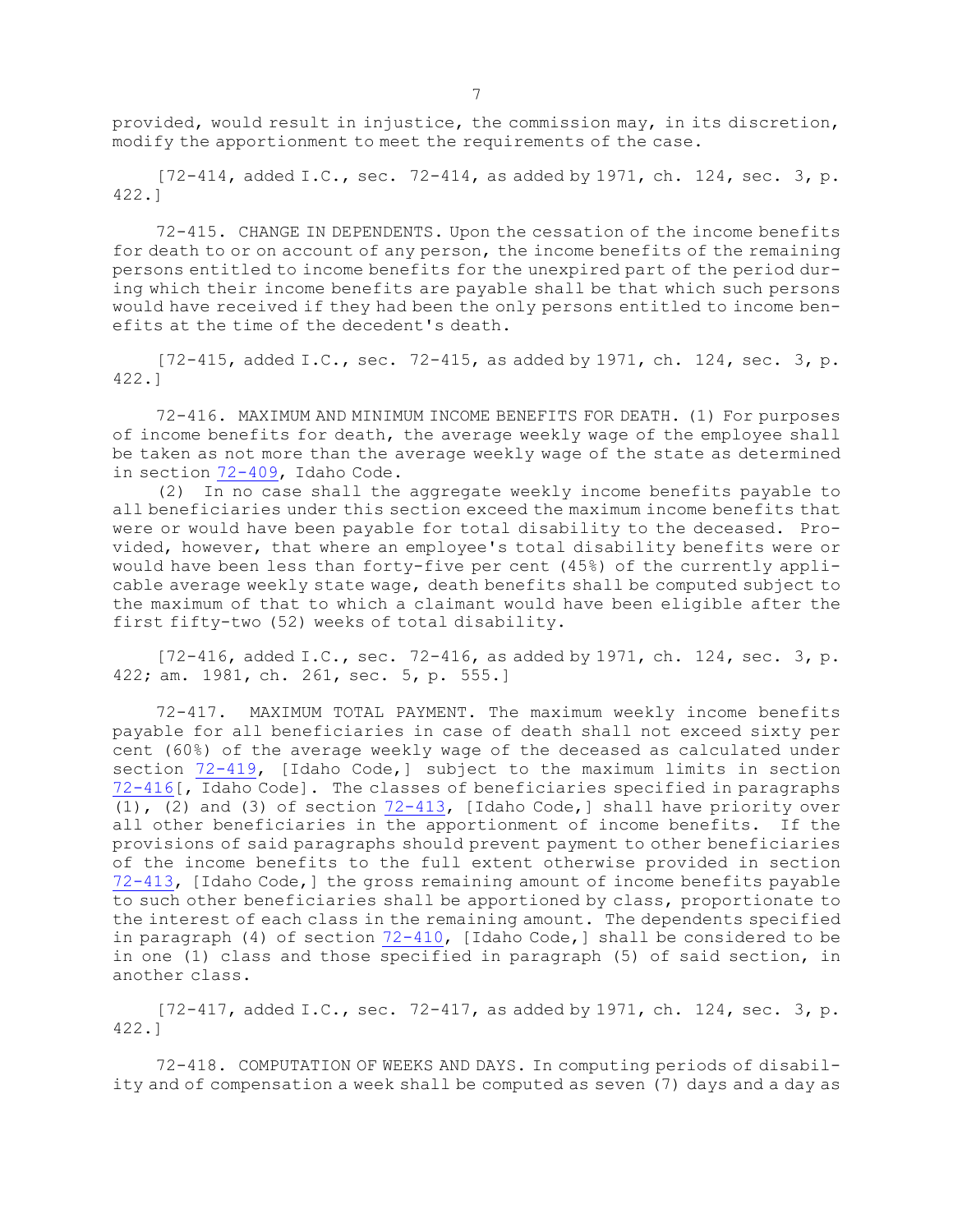one-seventh (1/7) of <sup>a</sup> week, without regard to Sundays, holidays and working days.

[72-418, added I.C., sec. 72-418, as added by 1971, ch. 124, sec. 3, p. 422.]

72-419. DETERMINATION OF AVERAGE WEEKLY WAGE. Except as otherwise provided in this law, the average weekly wage of the employee at the time of the accident causing the injury or of manifestation of the occupational disease shall be taken as the basis upon which to compute compensation and shall be determined as follows:

(1) If at such time the wages are fixed by the week, the amount so fixed shall be the average weekly wage.

(2) If at such time the wages are fixed by the month, the average weekly wage shall be the monthly wage so fixed multiplied by twelve (12) and divided by fifty-two (52).

(3) If at such time the wages are fixed by the year, the average weekly wage shall be the yearly wage so fixed divided by fifty-two (52).

(4) (a) If at such time the wages are fixed by the day, hour or by the output of the employee, the average weekly wage shall be the wage most favorable to the employee computed by dividing by thirteen (13) his wages (not including overtime or premium pay) earned in the employ of the employer in the first, second, third or fourth period of thirteen (13) consecutive calendar weeks in the fifty-two (52) weeks immediately preceding the time of accident or manifestation of the disease.

(b) If the employee has been in the employ of the employer less than twelve (12) calendar weeks immediately preceding the accident or manifestation of the disease, his average weekly wage shall be computed under the foregoing paragraph, taking the wages (not including overtime or premium pay) for such purpose to be the amount he would have earned had he been so employed by the employer the full thirteen (13) calendar weeks immediately preceding such time and had worked, when work was available to other employees in <sup>a</sup> similar occupation.

(5) If at such time the hourly wage has not been fixed or cannot be ascertained, the wage for the purpose of calculating compensation shall be taken to be the usual wage for similar services where such services are rendered by paid employees.

(6) In seasonal occupations that do not customarily operate throughout the entire year, the average weekly wage shall be taken to be one-fiftieth (1/50) of the total wages which the employee has earned from all occupations during the twelve (12) calendar months immediately preceding the time of the accident or manifestation of the disease.

(7) In the case of <sup>a</sup> volunteer emergency responder, the income benefits in the first fifty-two (52) weeks shall be based on the average weekly wage in his regular employment or sixty-seven percent (67%) of the current average weekly state wage, as determined pursuant to section [72-409](https://legislature.idaho.gov/statutesrules/idstat/Title72/T72CH4/SECT72-409)(2), Idaho Code, whichever is greater.

(8) If the employee was <sup>a</sup> minor, apprentice or trainee at the time of the accident or manifestation of the disease, and it is established that under normal conditions his wages should be expected to increase during the period of disability that fact may be considered in computing his average weekly wage.

(9) When the employee is working under concurrent contracts with two (2) or more employers and the defendant employer has knowledge of such em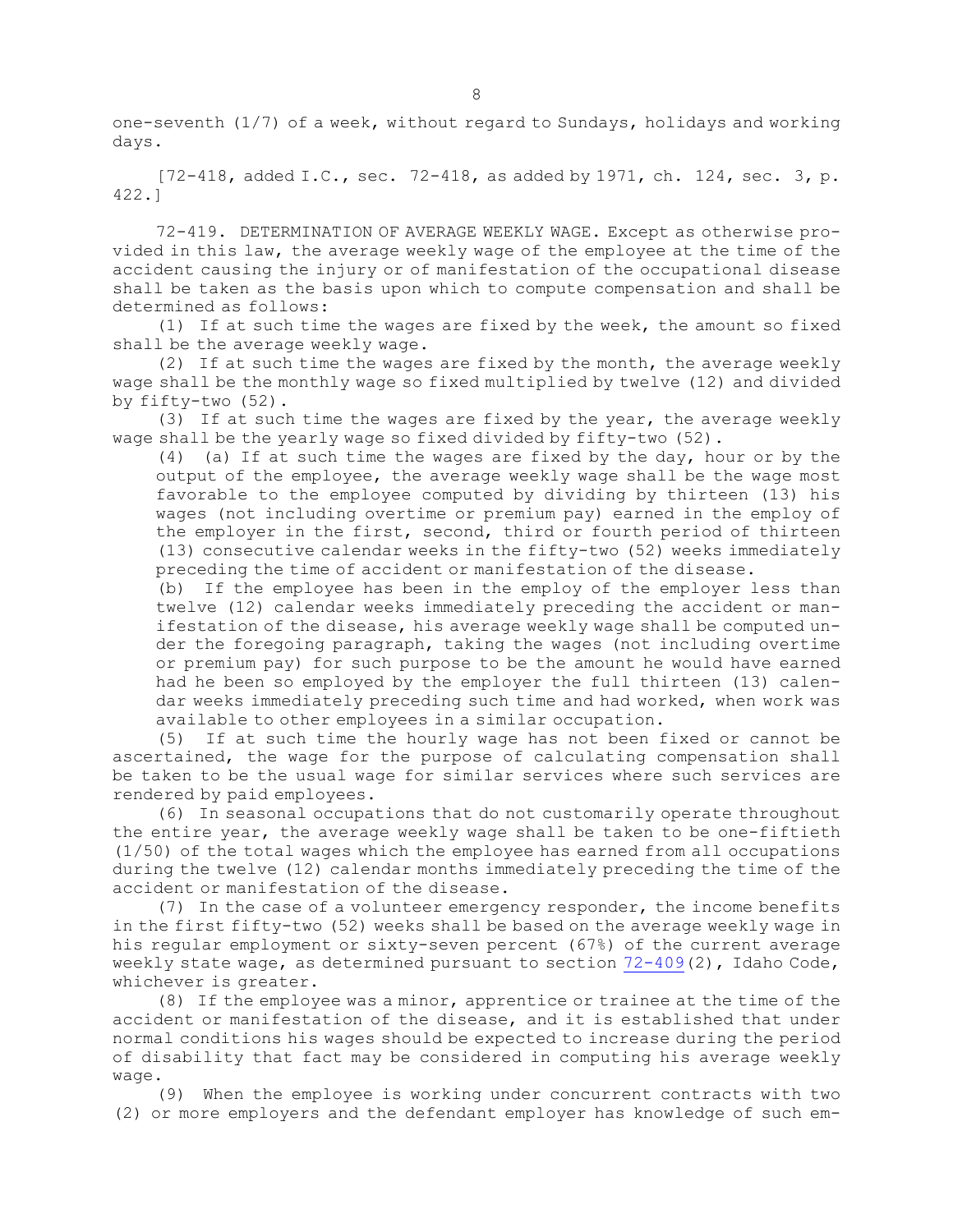ployment prior to the injury, the employee's wages from all such employers shall be considered as if earned from the employer liable for compensation.

(10) When circumstances are such that the actual rate of pay cannot be readily ascertained, the wage shall be deemed to be the contractual, customary or usual wage in the particular employment, industry or community for the same or similar service.

(11) In the case of public employees covered under section  $72-205(6)$  $72-205(6)$ , Idaho Code, the income benefits shall be based on the greater of the average weekly wage of the employee's civilian employment and pay computed for one (1) weekend drill in <sup>a</sup> month, or full-time active duty pay fixed by the month as provided in section [46-605](https://legislature.idaho.gov/statutesrules/idstat/Title46/T46CH6/SECT46-605), Idaho Code.

[72-419, as added by 1971, ch. 124, sec. 3, p. 422; am. 1981, ch. 261, sec. 6, p. 555; am. 1997, ch. 274, sec. 7, p. 806; am. 1999, ch. 118, sec. 3, p. 353; am. 2008, ch. 369, sec. 3, p. 1014.]

72-420. COMPENSATION TO STATE WHEN DEPENDENCY NOT CLAIMED OR PROVED. In case no claim for compensation is made by <sup>a</sup> dependent of <sup>a</sup> deceased employee and filed with the commission within one (1) year after the death, or in case <sup>a</sup> claim is made and filed within such year and no dependency proven, the employer shall pay into the state treasury the sum of ten thousand dollars (\$10,000) to be deposited in the industrial special indemnity account.

[72-420, added 1981, ch. 261, sec. 7, p. 557; am. 1986, ch. 93, sec. 4, p. 272.]

72-421. REFUND OF PAYMENT TO STATE AFTER DELAYED PROOF OF CLAIM BY MI-NOR OR INCOMPETENT DEPENDENT. If, after an employer has paid the sum provided for in section [72-420](https://legislature.idaho.gov/statutesrules/idstat/Title72/T72CH4/SECT72-420), Idaho Code, into the state treasury <sup>a</sup> claim is made and dependency proven by <sup>a</sup> person who during the one (1) year after the death in which <sup>a</sup> claim may be made was either <sup>a</sup> minor or mentally incompetent and who during the said year had no person or representative legally qualified under the provisions of the workmen's compensation law to make <sup>a</sup> claim in his behalf, such sum shall be repaid to the employer on the order of the industrial commission; provided, that nothing in this act shall be construed as extending or increasing the time during which <sup>a</sup> claim for compensation by <sup>a</sup> dependent may be made.

[72-421, added 1982, ch. 231, sec. 3, p. 612.]

72-422. PERMANENT IMPAIRMENT. "Permanent impairment" is any anatomic or functional abnormality or loss after maximal medical rehabilitation has been achieved and which abnormality or loss, medically, is considered stable or nonprogressive at the time of evaluation. Permanent impairment is <sup>a</sup> basic consideration in the evaluation of permanent disability, and is <sup>a</sup> contributing factor to, but not necessarily an indication of, the entire extent of permanent disability.

[72-422, added I.C., sec. 72-422, as added by 1971, ch. 124, sec. 3, p. 422.]

72-423. PERMANENT DISABILITY. "Permanent disability" or "under <sup>a</sup> permanent disability" results when the actual or presumed ability to engage in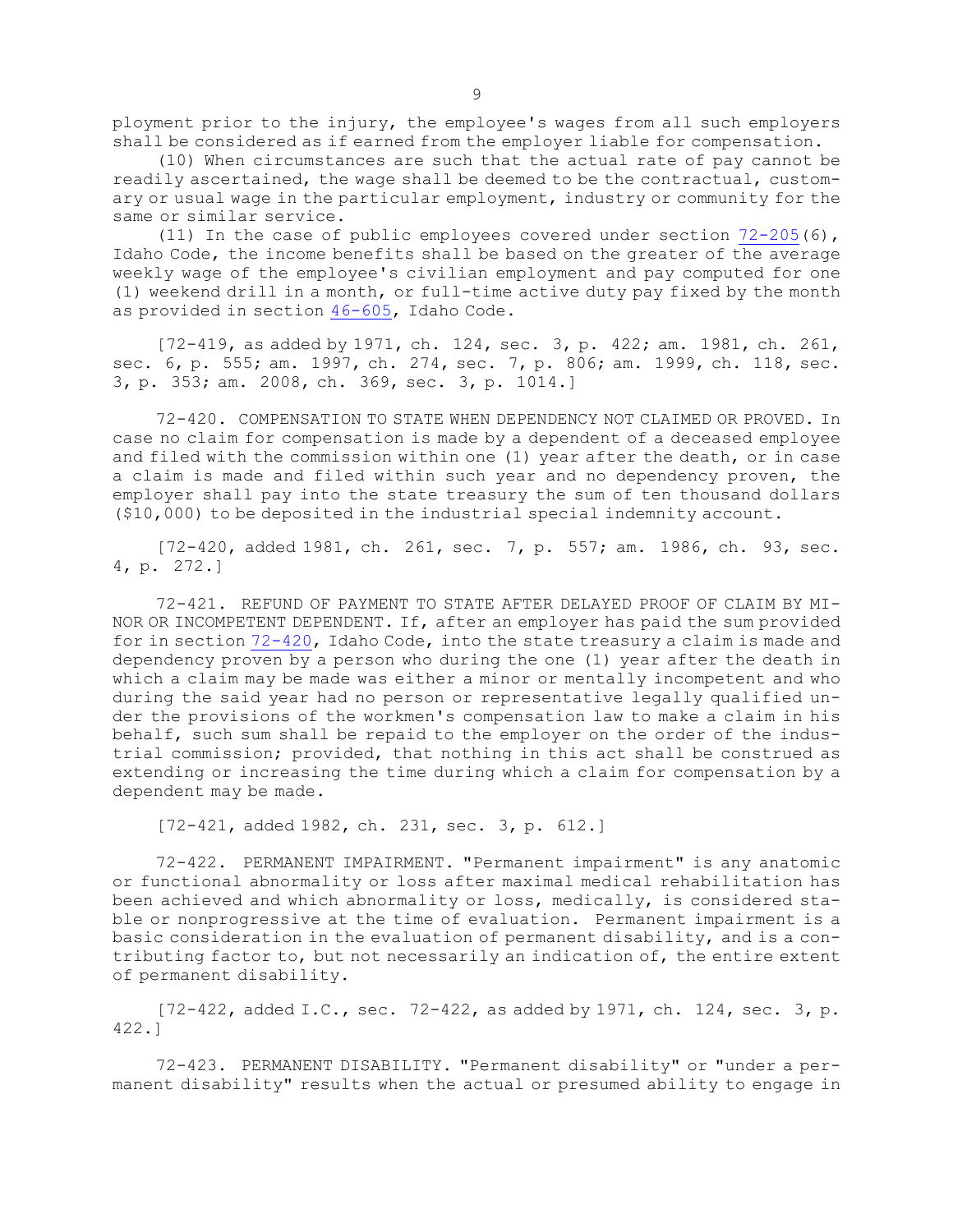gainful activity is reduced or absent because of permanent impairment and no fundamental or marked change in the future can be reasonably expected.

 $[72-423,$  added I.C., sec.  $72-423$ , as added by 1971, ch. 124, sec. 3, p. 422.]

72-424. PERMANENT IMPAIRMENT EVALUATION. "Evaluation (rating) of permanent impairment" is <sup>a</sup> medical appraisal of the nature and extent of the injury or disease as it affects an injured employee's personal efficiency in the activities of daily living, such as self-care, communication, normal living postures, ambulation, elevation, traveling, and nonspecialized activities of bodily members.

[72-424, added I.C., sec. 72-424, as added by 1971, ch. 124, sec. 3, p. 422.]

72-425. PERMANENT DISABILITY EVALUATION. "Evaluation (rating) of permanent disability" is an appraisal of the injured employee's present and probable future ability to engage in gainful activity as it is affected by the medical factor of permanent impairment and by pertinent nonmedical factors as provided in section [72-430](https://legislature.idaho.gov/statutesrules/idstat/Title72/T72CH4/SECT72-430), Idaho Code.

[72-425, added I.C., sec. 72-425, as added by 1971, ch. 124, sec. 3, p. 422; am. 1974, ch. 132, sec. 2, p. 1329; am. 1982, ch. 231, sec. 4, p. 612.]

72-426. THE WHOLE MAN -- A PERIOD OF FIVE HUNDRED WEEKS. The "whole man" for purposes of computing disability evaluation of scheduled or unscheduled permanent injury (bodily loss or losses or loss of use) for conversion to scheduled income benefits, shall be <sup>a</sup> deemed period of disability of five hundred (500) weeks.

 $[72-426, \text{ added I.C., sec. } 72-426, \text{ as added by } 1971, \text{ ch. } 124, \text{ sec. } 3, \text{ p.}$ 422.]

72-427. PERMANENT IMPAIRMENT EVALUATION NOT EXCLUSIVE. The "whole man" income benefit evaluation for purposes of computing scheduled and unscheduled permanent impairment shall not be deemed to be exclusive for the purposes of fixing the evaluation of permanent disability.

 $[72-427,$  added I.C., sec.  $72-427$ , as added by 1971, ch. 124, sec. 3, p. 422.]

72-428. SCHEDULED INCOME BENEFITS FOR LOSS OR LOSSES OF USE OF BODILY MEMBERS. An employee who suffers <sup>a</sup> permanent disability less than total and permanent shall, in addition to the income benefits payable during the period of recovery, be paid income benefits for such permanent disability in an amount equal to fifty-five percent (55%) of the average weekly state wage stated against the following scheduled permanent impairments respectively:

| (1) Amputations of Upper Extremities      | Weeks |
|-------------------------------------------|-------|
| Forequarter amputation                    | 350   |
| Disarticulation at shoulder joint         | 300   |
| Amputation of arm above deltoid insertion | 300   |
| Amputation of arm between deltoid         |       |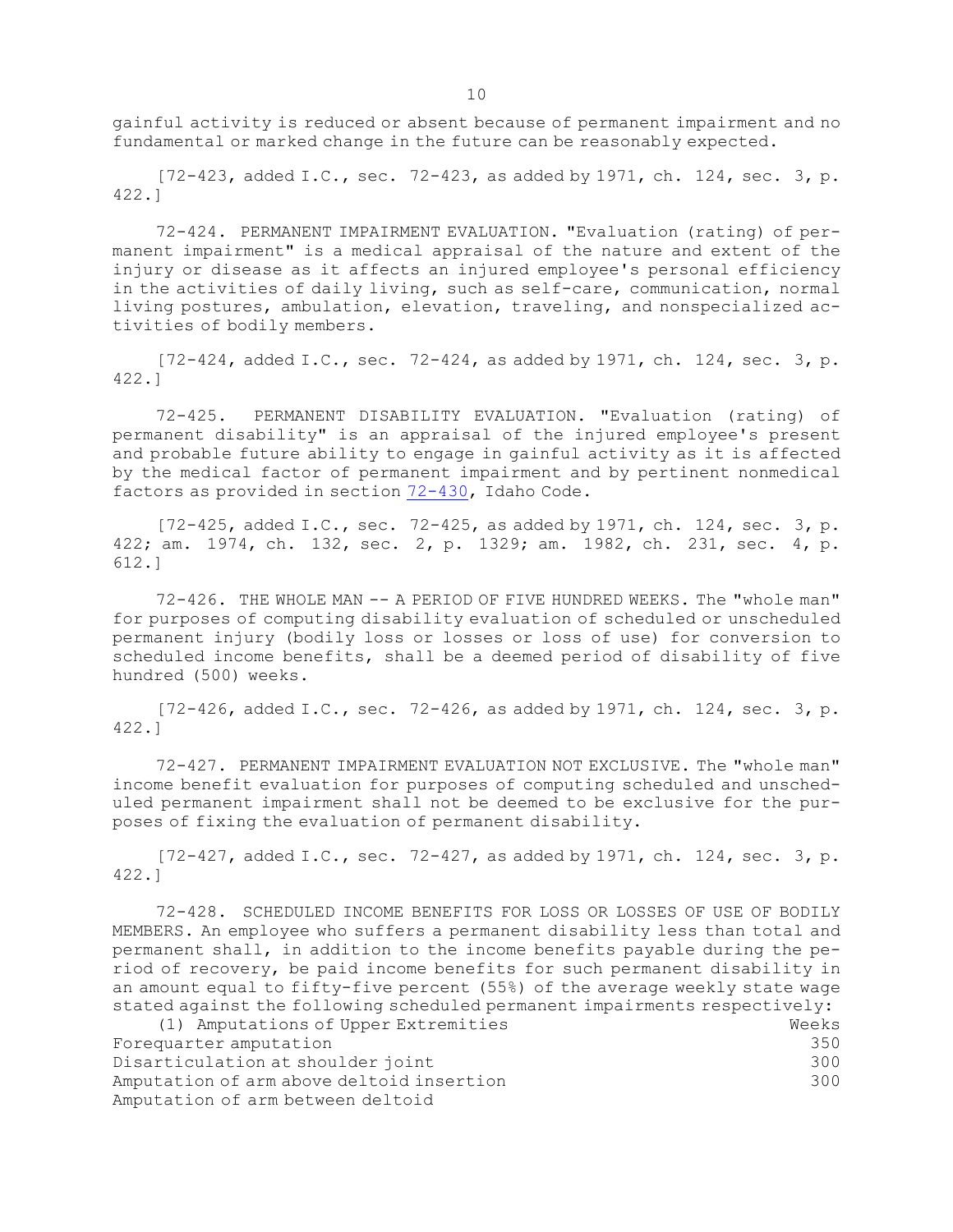| insertion and elbow joint<br>Disarticulation at elbow joint  | 285<br>285 |
|--------------------------------------------------------------|------------|
| Amputation of forearm below elbow joint                      |            |
| proximal to insertion of biceps tendon                       | 285        |
| Amputation of forearm below elbow joint                      |            |
| distal to insertion of biceps tendon                         | 270        |
| Disarticulation at wrist joint                               | 270        |
| Midcarpal or mid-metacarpal                                  |            |
| amputation of hand                                           | 270        |
| Amputation of all fingers except thumb                       |            |
| at metacarpophalangeal joints                                | 160        |
| Amputation of thumb                                          |            |
| At metacarpophalangeal joint                                 |            |
| or with resection of                                         |            |
| carpometacarpal bone                                         | 110        |
| At interphalangeal joint                                     | 80         |
| Amputation of index finger                                   |            |
| At metacarpophalangeal joint                                 |            |
| or with resection of metacarpal bone                         | 70         |
| At proximal interphalangeal joint                            | 55         |
| At distal interphalangeal joint                              | 30         |
| Amputation of middle finger                                  |            |
| At metacarpophalangeal joint or with                         |            |
| resection of metacarpal bone                                 | 55         |
| At proximal interphalangeal joint                            | 45         |
| At distal interphalangeal joint                              | 25         |
| Amputation of ring finger                                    |            |
| At metacarpophalangeal joint or with                         |            |
| resection of metacarpal bone                                 | 25         |
| At proximal interphalangeal joint                            | 20         |
| At distal interphalangeal joint                              | 12         |
| Amputation of little finger                                  |            |
| At metacarpophalangeal joint or with                         |            |
| resection of metacarpal bone                                 | 15         |
| At proximal interphalangeal joint                            | 10         |
| At distal interphalangeal joint                              | 5          |
| (2) Amputations of Lower Extremities                         | Weeks      |
| Hemipelvectomy                                               | 250        |
| Disarticulation at hip joint                                 | 200        |
| Amputation above knee joint with                             |            |
| short thigh stump (3" or less                                |            |
| below tuberosity of ischium)                                 | 200        |
| Amputation above knee joint                                  |            |
| with functional stump                                        | 180<br>180 |
| Disarticulation at knee joint                                | 180        |
| Gritti-Stokes amputation<br>Amputation below knee joint with |            |
| short stump (3" or less below                                |            |
| intercondylar notch)                                         | 180        |
| Amputation below knee joint with                             |            |
| functional stump                                             | 140        |
| Amputation at ankle (Syme)                                   | 140        |
| Partial amputation of foot (Chopart's)                       | 105        |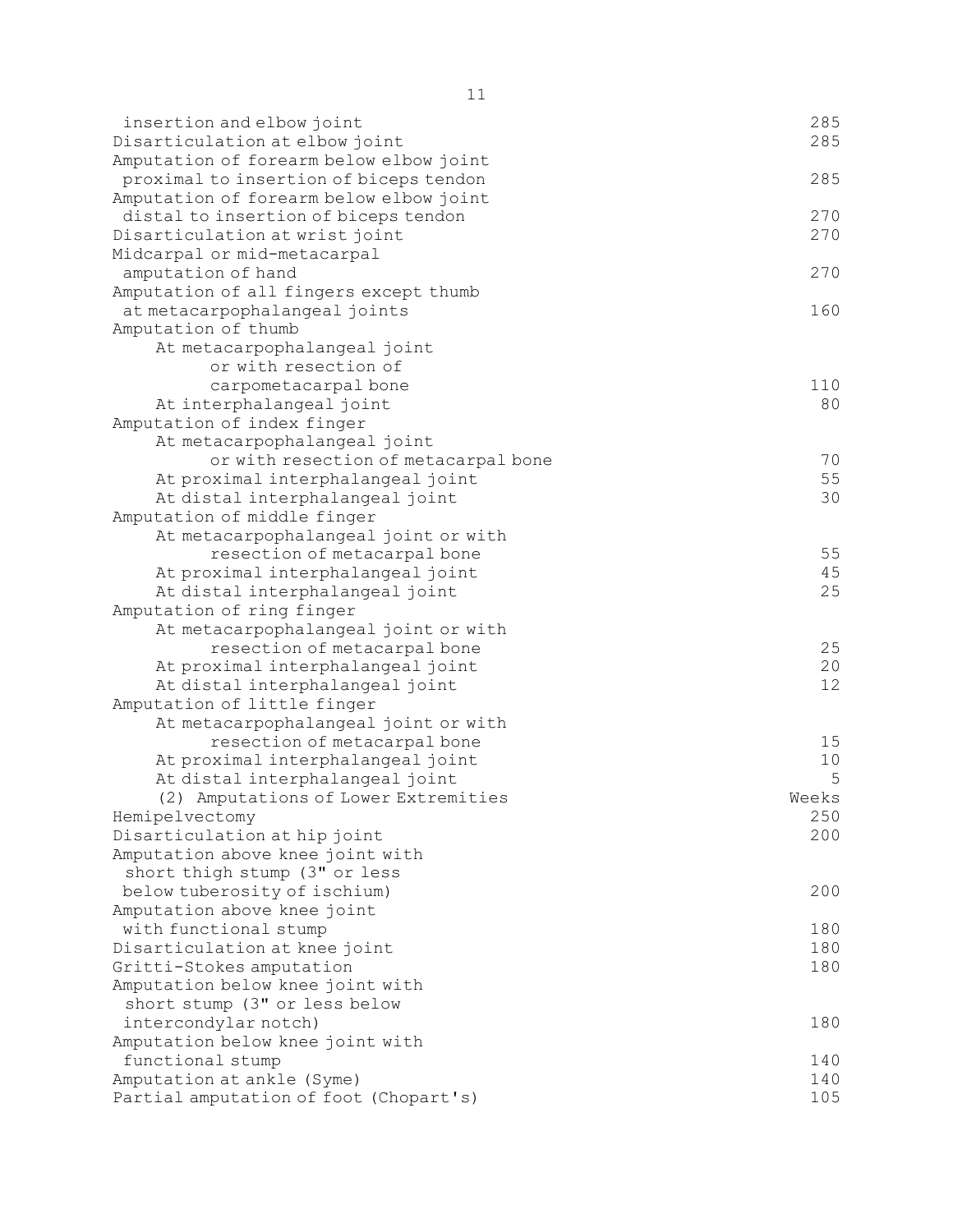| Mid-metatarsal amputation          | 70             |
|------------------------------------|----------------|
| Amputation of all toes             |                |
| At metatarsophalangeal joints      | 42             |
| Amputation of great toe            |                |
| With resection of metatarsal bone  | 42             |
| At metatarsophalangeal joint       | 25             |
| At interphalangeal joint           | 25             |
| Amputation of lesser toe (2nd-5th) |                |
| With resection of metatarsal bone  | 7              |
| At metatarsophalangeal joint       | $\overline{4}$ |
| At proximal interphalangeal joint  | 3              |
| At distal interphalangeal joint    |                |
| (3) Loss of Vision and Hearing     |                |
|                                    | 150            |
| Loss of one eye by enucleation     | 175            |

Total loss of binaural hearing ...................................... 175 (4) Total loss of use. Income benefits payable for permanent disability attributable to permanent total loss of use or comparable total loss of use of a member shall not be less than as for the loss of the member.

(5) Partial loss or partial loss of use. Income benefits payable for permanent partial disability attributable to permanent partial loss or loss of use, of <sup>a</sup> member shall be not less than for <sup>a</sup> period as the permanent impairment attributable to the partial loss or loss of use of the member bears to total loss of the member.

(6) Delay in rating. Following the period of recovery, <sup>a</sup> permanently disabled employee who has been afforded vocational retraining under <sup>a</sup> rehabilitation program shall be rated for permanent impairment only until completion of the vocational retraining program at which time he shall be rated for permanent disability, deducting from any monetary award therefor amounts previously awarded for permanent impairment only.

[72-428, added 1971, ch. 124, sec. 3, p. 456; am. 1974, ch. 132, sec. 3, p. 1329; am. 1978, ch. 264, sec. 11, p. 580.]

72-429. UNSCHEDULED PERMANENT DISABILITIES. In all other cases of permanent disabilities less than total not included in the foregoing schedule the amount of income benefits shall be not less than the evaluation in relation to the percentages of loss of the members, or of loss of the whole man, stated against the scheduled permanent impairments, as the disabilities bear to those produced by the permanent impairments named in the schedule. Weekly income benefits paid pursuant to this section shall likewise be paid at fifty-five percent (55%) of the average weekly state wage for the year of the injury as provided in section [72-428](https://legislature.idaho.gov/statutesrules/idstat/Title72/T72CH4/SECT72-428), Idaho Code.

[72-429, as added by 1971, ch. 124, sec. 3, p. 422; am. 1997, ch. 274, sec. 8, p. 808.]

72-430. PERMANENT DISABILITY -- DETERMINATION OF -- PERCENTAGES -- SCHEDULE. (1) Matters to be considered. In determining percentages of permanent disabilities, account shall be taken of the nature of the physical disablement, the disfigurement if of <sup>a</sup> kind likely to limit the employee in procuring or holding employment, the cumulative effect of multiple injuries, the occupation of the employee, and his age at the time of accident causing the injury, or manifestation of the occupational disease, consid-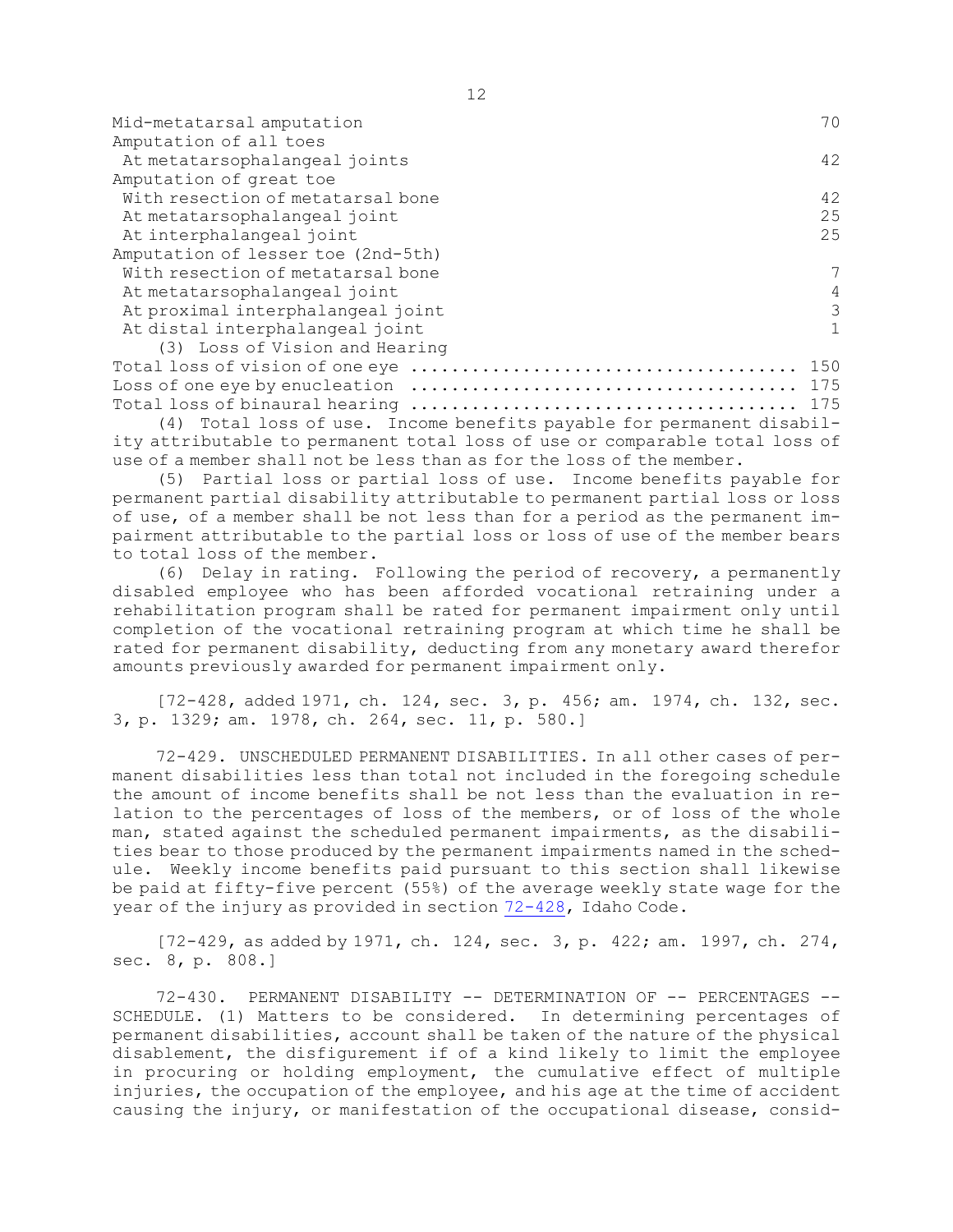eration being given to the diminished ability of the afflicted employee to compete in an open labor market within <sup>a</sup> reasonable geographical area considering all the personal and economic circumstances of the employee, and other factors as the commission may deem relevant, provided that when <sup>a</sup> scheduled or unscheduled income benefit is paid or payable for the permanent partial or total loss or loss of use of <sup>a</sup> member or organ of the body no additional benefit shall be payable for disfigurement.

(2) Preparation of schedules -- Availability for inspection -- Prima facie evidence. The commission may prepare, adopt and from time to time amend <sup>a</sup> schedule for the determination of the percentages of unscheduled permanent injuries less than total, including, but not limited to, <sup>a</sup> schedule for partial loss of binaural hearing and for loss of teeth, and methods for determination thereof. Such schedule shall be available for public inspection, and without formal introduction in evidence shall be prima facie evidence of the percentages of permanent disabilities to be attributed to the injuries or diseases covered by such schedule.

[72-430, added 1971, ch. 124, sec. 3, p. 422; am. 1982, ch. 231, sec. 5, p. 612; am. 2010, ch. 235, sec. 70, p. 604.]

72-431. INHERITABILITY OF SCHEDULED OR UNSCHEDULED INCOME BENE-FITS. When an employee who has sustained disability compensable as <sup>a</sup> scheduled or unscheduled permanent disability less than total, and who has filed <sup>a</sup> valid claim in his lifetime, dies from causes other than the injury or occupational disease before the expiration of the compensable period specified, the income benefits specified and unpaid at the employee's death, whether or not accrued or due at the time of his death, shall be paid, under an award made before or after such death, to and for the benefit of the persons within the classes at the time of death and in the proportions and upon the conditions specified in this subsection and in the order named:

(1) To the dependent widow or widower, if there is no child under the age of eighteen (18) or child incapable of self-support; or

(2) If there are both such <sup>a</sup> widow or widower and such <sup>a</sup> child or children, one-half  $(1/2)$  to such widow or widower and the other one-half  $(1/2)$  to such child or children; or

(3) If there is no such widow or widower but such <sup>a</sup> child or children, then to such child or children; or

(4) If there is no survivor in the above classes, then to the personal representative of the decedent.

 $[72-431,$  added I.C., sec.  $72-431,$  as added by 1971, ch. 124, sec. 3, p. 422.]

72-432. MEDICAL SERVICES, APPLIANCES AND SUPPLIES -- REPORTS. (1) Subject to the provisions of section [72-706](https://legislature.idaho.gov/statutesrules/idstat/Title72/T72CH7/SECT72-706), Idaho Code, the employer shall provide for an injured employee such reasonable medical, surgical or other attendance or treatment, nurse and hospital services, medicines, crutches and apparatus, as may be reasonably required by the employee's physician or needed immediately after an injury or manifestation of an occupational disease, and for <sup>a</sup> reasonable time thereafter. If the employer fails to provide the same, the injured employee may do so at the expense of the employer.

(2) The employer shall also furnish necessary replacements or repairs of appliances and prostheses, unless the need therefor is due to lack of proper care by the employee. If the appliance or prosthesis is damaged or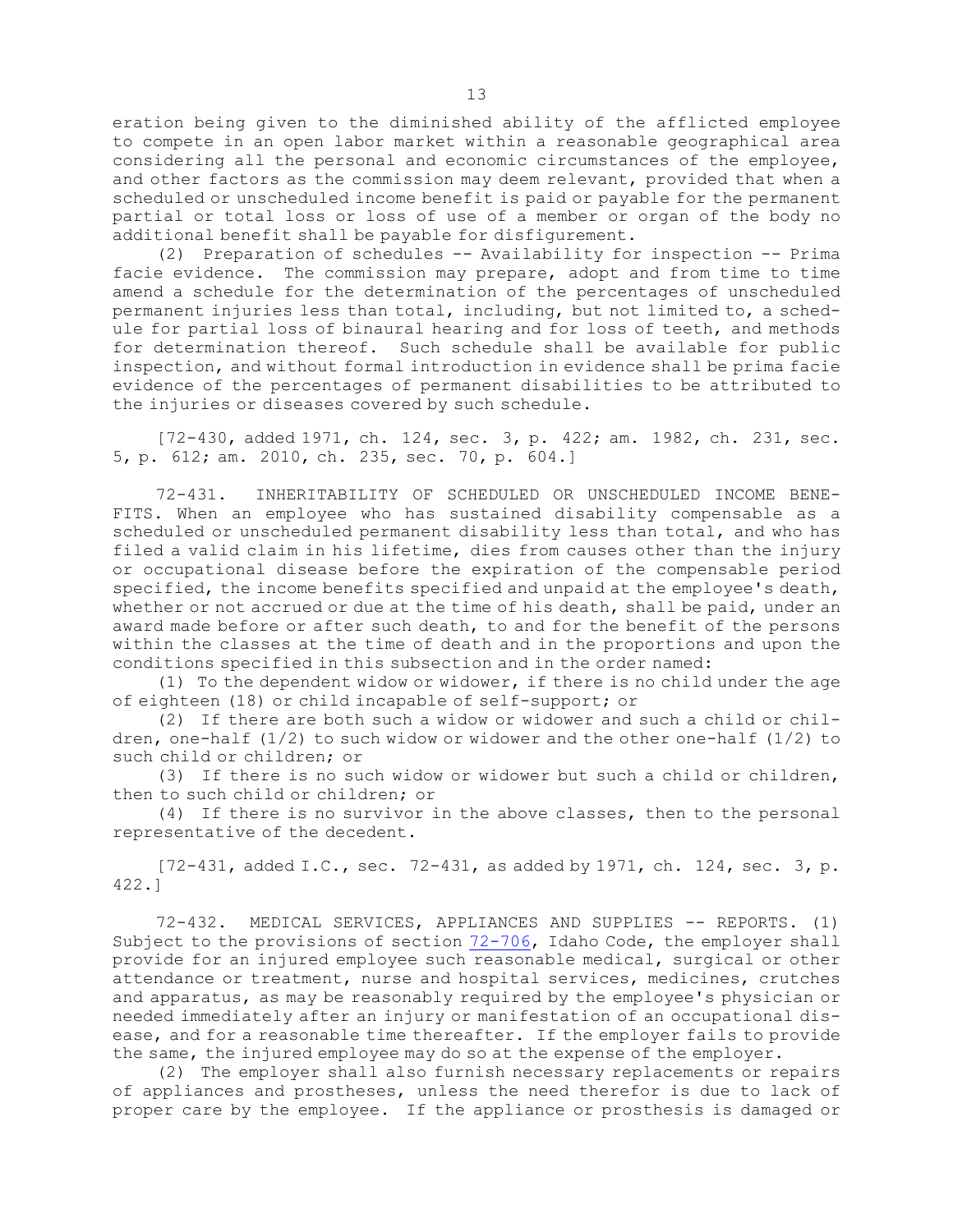destroyed in an industrial accident, the employer, for whom the employee was working at the time of accident, will be liable for replacement or repair, but not for any subsequent replacement or repair not directly resulting from the accident.

(3) In addition to the income benefits otherwise payable, the employee who is entitled to income benefits shall be paid an additional sum in an amount as may be determined by the commission as by it deemed necessary, as <sup>a</sup> medical service, when the constant service of an attendant is necessary by reason of total blindness of the employee or the loss of both hands or both feet or the loss of use thereof, or by reason of being paralyzed and unable to walk, or by reason of other disability resulting from the injury or disease actually rendering him so helpless as to require constant attendance. The commission shall have authority to determine the necessity, character and sufficiency of any medical services furnished or to be furnished and shall have authority to order <sup>a</sup> change of physician, hospital or rehabilitation facility when in its judgment such change is desirable or necessary.

(4) (a) The employee upon reasonable grounds, may petition the commission for <sup>a</sup> change of physician to be provided by the employer; however, the employee must give written notice to the employer or surety of the employee's request for <sup>a</sup> change of physicians to afford the employer the opportunity to fulfill its obligations under this section. If proper notice is not given, the employer shall not be obligated to pay for the services obtained. Nothing in this section shall limit the attending physician from arranging for consultation, referral or specialized care without permission of the employer. Upon receiving such written notice, the employer shall render its written decision on the claimant's request within fourteen (14) days. If any dispute arises over the issue of <sup>a</sup> request for change of physician, the industrial commission shall conduct an expedited hearing to determine whether or not the request for change of physician should be granted, and shall render <sup>a</sup> decision within fourteen (14) days after the filing of the response by the employer.

(b) The industrial commission shall, no later than December 31, 1997, promulgate <sup>a</sup> rule for the expeditious handling of <sup>a</sup> petition for change of physician pursuant to this section. Nothing herein shall prevent the commission from making periodic amendments, as may become necessary, to any rule for <sup>a</sup> petition for change of physician.

(5) Any employee who seeks medical care in <sup>a</sup> manner not provided for in this section, or as ordered by the industrial commission pursuant to this section, shall not be entitled to reimbursement for costs of such care.

(6) No provider shall engage in balance billing as defined in section [72-102](https://legislature.idaho.gov/statutesrules/idstat/Title72/T72CH1/SECT72-102), Idaho Code.

(7) An employee shall not be responsible for charges of physicians, hospitals or other providers of medical services to whom he has been referred for treatment of his injury or occupational disease by an employer designated physician or by the commission, except for charges for personal items or extended services which the employee has requested for his convenience and which are not required for treatment of his injury or occupational disease.

(8) The employer or surety shall not be subject to tort liability to any health care provider for complying with the provisions of this law.

(9) Nothing in this chapter shall be construed to require <sup>a</sup> workman who in good faith relies on Christian Science treatment by <sup>a</sup> duly accredited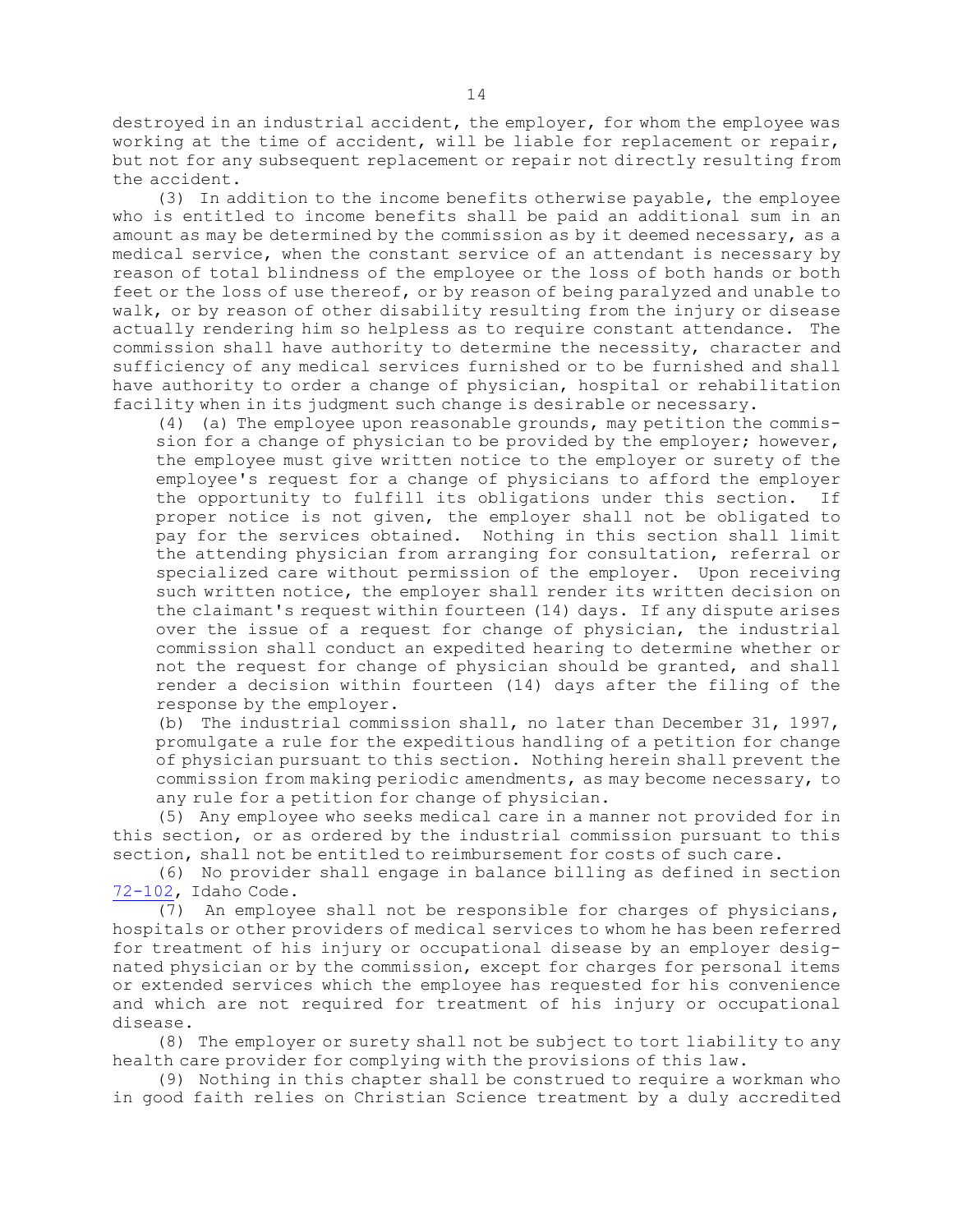Christian Science practitioner to undergo any medical or surgical treatment, providing that neither he nor his dependents shall be entitled to income benefits of any kind beyond those reasonably expected to have been paid had he undergone medical or surgical treatment, and the employer or insurance carrier may pay for such spiritual treatment.

(10) The commission shall promulgate rules requiring physicians and other practitioners providing treatment to make regular reports to the commission containing such information as may be required by the commission. The commission shall promulgate such rules with the counsel, advice, cooperation and expertise of representatives of industry, labor, sureties and the legal and medical professions as well as institutions, hospitals and clinics having physical rehabilitation facilities.

(11) All medical information relevant to or bearing upon <sup>a</sup> particular injury or occupational disease shall be provided to the employer, surety, manager of the industrial special indemnity fund, or their attorneys or authorized representatives, the claimant, the claimant's attorneys or authorized representatives, or the commission without liability on the part of the physician, hospital or other provider of medical services and information developed in connection with treatment or examination for an injury or disease for which compensation is sought shall not be privileged communication. When <sup>a</sup> physician or hospital willfully fails to make <sup>a</sup> report required under this section, after written notice by the commission that such report is due, the commission may order forfeiture of all or part of payments due for services rendered in connection with the particular case. An attorney representing the employer, surety, claimant or industrial special indemnity fund shall have the right to confer with any health care provider without the presence of the opposing attorney, representative or party, except for <sup>a</sup> health care provider who is retained only as an expert witness.

(12) Physicians or others providing services under this section shall assist in the rehabilitation program provided in section [72-501A](https://legislature.idaho.gov/statutesrules/idstat/Title72/T72CH5/SECT72-501A), Idaho Code. They shall cooperate with specialists from the commission's rehabilitation staff and with employer rehabilitation personnel in furthering the physical or vocational rehabilitation of the employee. The extension of total temporary disability benefits during retraining as authorized by section [72-450](https://legislature.idaho.gov/statutesrules/idstat/Title72/T72CH4/SECT72-450), Idaho Code, shall be the responsibility of the commission, however, the physician shall inform the commission as soon as it is medically apparent that the employee may be unable to return to the job in which he sustained injury or occupational disease following treatment and maximum recovery.

(13) An injured employee shall be reimbursed for his expenses of necessary travel in obtaining medical care under this section. Reimbursement for transportation expenses, if the employee utilizes <sup>a</sup> private vehicle, shall be at the mileage rate allowed by the state board of examiners for state employees; provided however, that the employee shall not be reimbursed for the first fifteen (15) miles of any round trip, nor for traveling any round trip of fifteen (15) miles or less. Such distance shall be calculated by the shortest practical route of travel.

(14) An employee who leaves the locality where employed at the time of the industrial accident, or manifestation of an occupational disease, or the locality in which the employee is currently receiving medical treatment for the injury, shall give timely notice to the employer and surety of the employee's leaving the locality. The employer or surety may require the claimant to report to the treating physician for examination prior to leav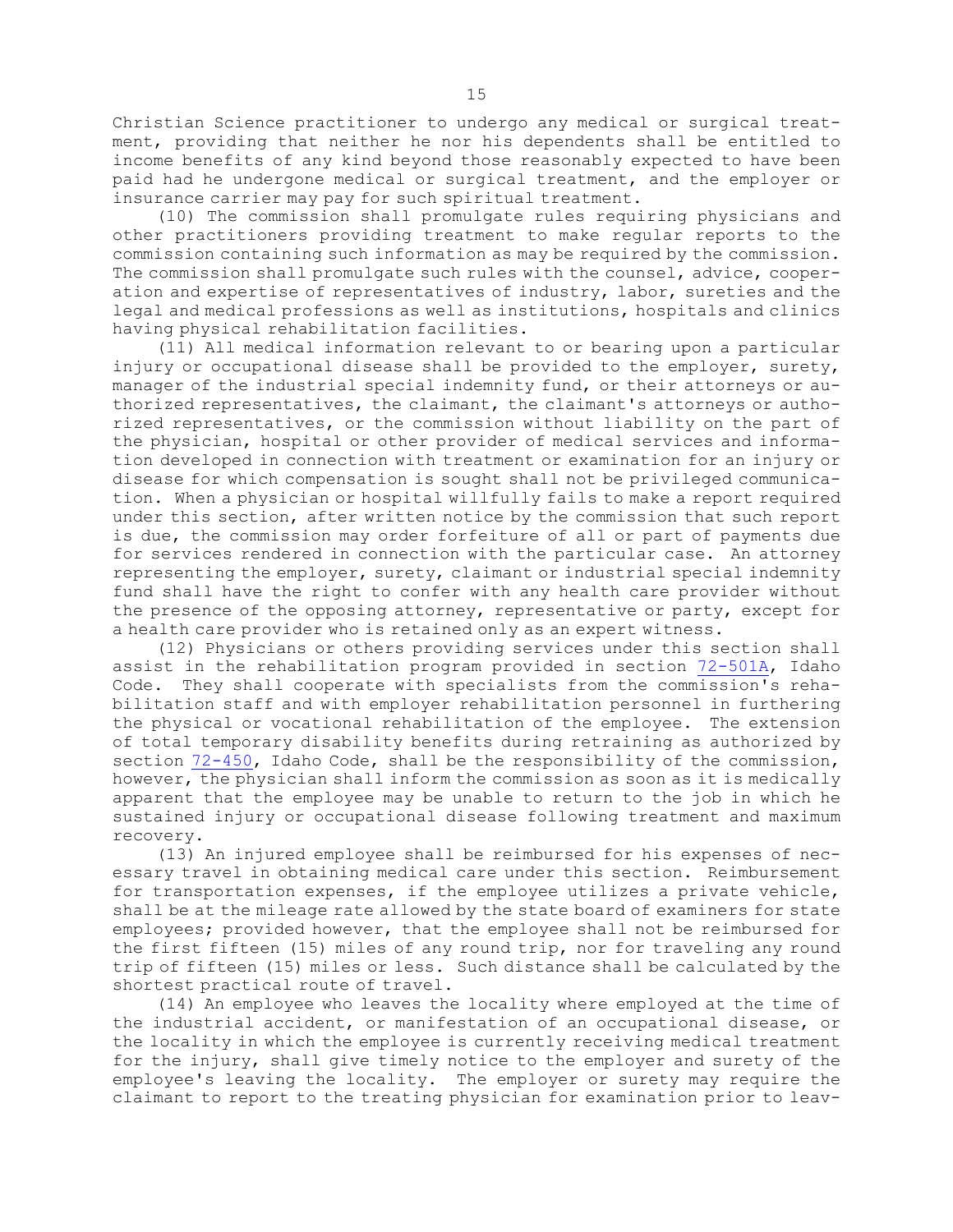ing the locality, if practical. If an examination by the treating physician is not practical prior to leaving the locality, the employer or surety may assist in arranging an examination by an appropriate physician in the new locality. After receiving notice of relocation, the employer or surety shall have the same responsibility to furnish care as set forth in subsection (1) of this section.

[72-432, as added by 1971, ch. 124, sec. 3, p. 422; am. 1971, ch. 297, sec. 1, p. 1113; am. 1974, ch. 132, sec. 4, p. 1329; am. 1978, ch. 264, sec. 12, p. 583; am. 1997, ch. 274, sec. 9, p. 808; am. 2005, ch. 161, sec. 1, p. 493; am. 2006, ch. 206, sec. 2, p. 631.]

72-433. SUBMISSION OF INJURED EMPLOYEE TO MEDICAL EXAMINATION OR PHYS-ICAL REHABILITATION. (1) After an injury or contraction of an occupational disease and during the period of disability the employee, if requested by the employer or ordered by the commission, shall submit himself for examination at reasonable times and places to <sup>a</sup> duly qualified physician or surgeon. The employee shall be reimbursed for his expenses of necessary travel and subsistence in submitting himself for any such examination and for loss of wages, if any. For purposes of this section, the reimbursement for loss of wages shall be at the employee's then current rate of pay if the employee is then working; otherwise, such reimbursement shall be at the total temporary disability rate. Reimbursement for travel expenses, if the employee utilizes <sup>a</sup> private vehicle, shall be at the mileage rate allowed by the state board of examiners for state employees; provided, however, that the employee shall not be reimbursed for the first fifteen (15) miles of any round trip, nor for traveling any round trip distance of fifteen (15) miles or less. Such distance shall be calculated by the shortest practical route of travel.

(2) The employee shall have the right to have <sup>a</sup> physician or surgeon designated and paid by himself present at an examination by <sup>a</sup> physician or surgeon so designated by the employer. Such right, however, shall not be construed to deny the employer's designated physician or surgeon the right to visit the injured employee during reasonable times and under all reasonable conditions during disability. The employee and the examining physician shall have the right to have an audio recording of any examination, but may have <sup>a</sup> video recording only if the examining physician and the employee consent.

(3) At any time after injury, if an injured employee be sent to <sup>a</sup> facility approved by the commission for physical or vocational rehabilitation, the employee shall be furnished by the employer reasonable travel accommodations to and from such facility and if the injured employee is an outpatient in <sup>a</sup> physical rehabilitation facility, he shall be paid daily subsistence as the commission may authorize to cover reasonable expenses of board, lodging and transportation. Reimbursement for transportation expense, if the employee utilizes <sup>a</sup> private vehicle, shall be at the mileage rate allowed by the state board of examiners for state employees; provided however, that the employee shall not be reimbursed for the first fifteen (15) miles of any round trip, nor for traveling any round trip distance of fifteen (15) miles or less. Such distance shall be calculated by the shortest practical route of travel.

[72-433, as added by 1971, ch. 124, sec. 3, p. 422; am. 1974, ch. 132, sec. 5, p. 1329; am. 1990, ch. 110, sec. 1, p. 221; am. 1997, ch. 274, sec. 10, p. 811.]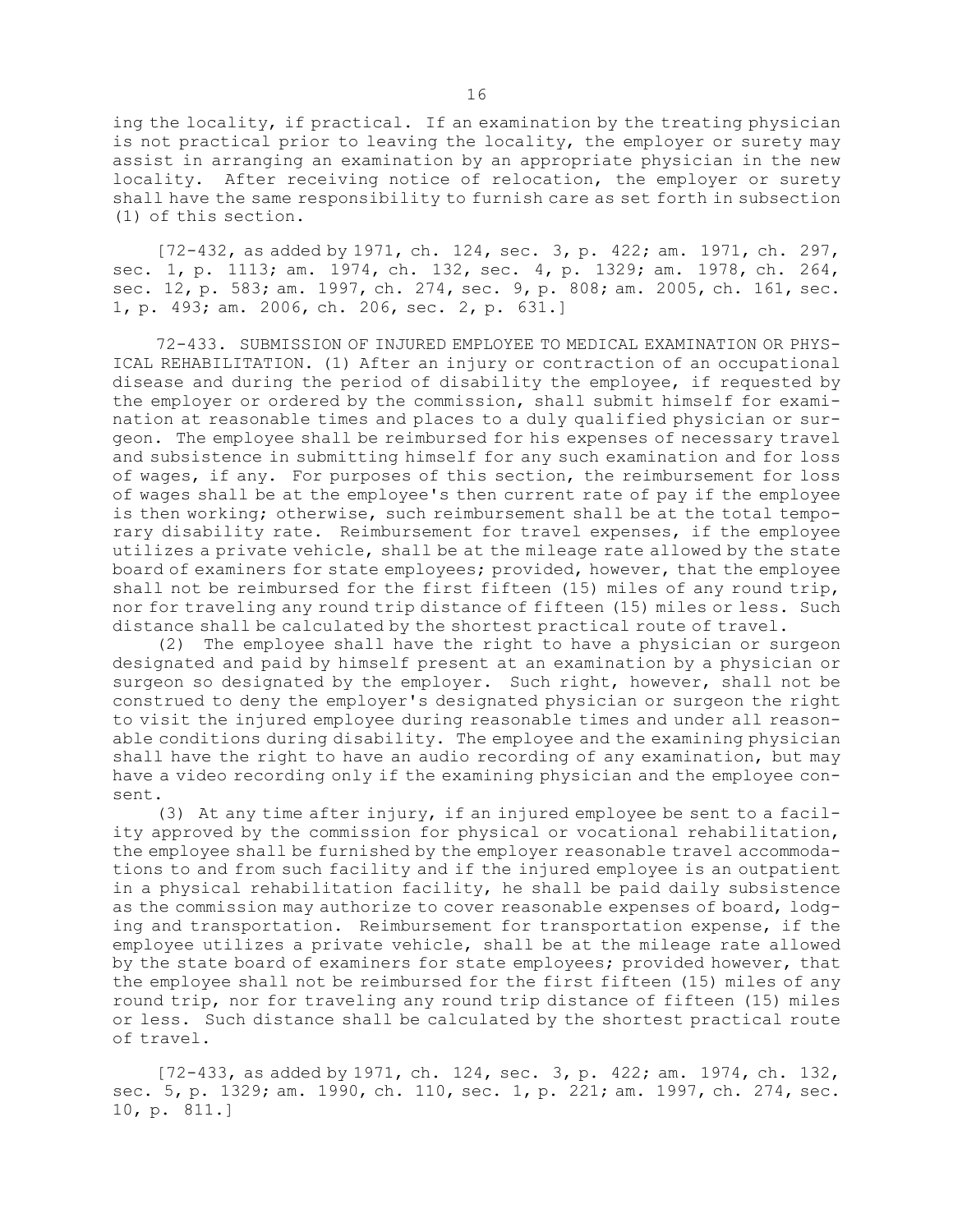72-434. EFFECT OF REFUSING MEDICAL EXAMINATION -- DISCONTINUANCE OF COMPENSATION. If an injured employee unreasonably fails to submit to or in any way obstructs an examination by <sup>a</sup> physician or surgeon designated by the commission or the employer, the injured employee's right to take or prosecute any proceedings under this law shall be suspended until such failure or obstruction ceases, and no compensation shall be payable for the period during which such failure or obstruction continues.

[72-434, as added by 1971, ch. 124, sec. 3, p. 422; am. 1997, ch. 274, sec. 11, p. 811.]

72-435. INJURIOUS PRACTICES -- SUSPENSION OR REDUCTION OF COMPEN-SATION. If an injured employee persists in unsanitary or unreasonable practices which tend to imperil or retard his recovery the commission may order the compensation of such employee to be suspended or reduced.

 $[72-435,$  added I.C., sec. 72-435, as added by 1971, ch. 124, sec. 3, p. 422.]

72-436. BURIAL EXPENSES. If death results from the injury within four (4) years, the employer shall pay to the person entitled to compensation, or if there is none then to the personal representative of the deceased employee, <sup>a</sup> sum not to exceed six thousand dollars (\$6,000) for funeral and burial or cremation, together with the actual expenses of transportation of the employee's body to his place of residence within the United States or Canada.

[72-436, added 1971, ch. 124, sec. 3, p. 422; am. 2006, ch. 206, sec. 4, p. 634; am. 2021, ch. 82, sec. 2, p. 271.]

72-437. OCCUPATIONAL DISEASES -- RIGHT TO COMPENSATION. When an employee of an employer suffers an occupational disease and is thereby disabled from performing his work in the last occupation in which he was injuriously exposed to the hazards of such disease, or dies as <sup>a</sup> result of such disease, and the disease was due to the nature of an occupation or process in which he was employed within the period previous to his disablement as hereinafter limited, the employee, or, in case of his death, his dependents shall be entitled to compensation.

 $[72-437, \text{ added I.C., sec. } 72-437, \text{ as added by } 1971, \text{ ch. } 124, \text{ sec. } 3, \text{ p.}$ 422.]

72-438. OCCUPATIONAL DISEASES. Compensation shall be payable for disability or death of an employee resulting from the following occupational diseases:

(1) Poisoning by lead, mercury, arsenic, zinc, or manganese, their preparations or compounds in any occupation involving direct contact therewith, handling thereof, or exposure thereto.

(2) Carbon monoxide poisoning or chlorine poisoning in any process or occupation involving direct exposure to carbon monoxide or chlorine in buildings, sheds, or enclosed places.

(3) Poisoning by methanol, carbon bisulphide, hydrocarbon distillates (naphthas and others) or halogenated hydrocarbons, or any preparations con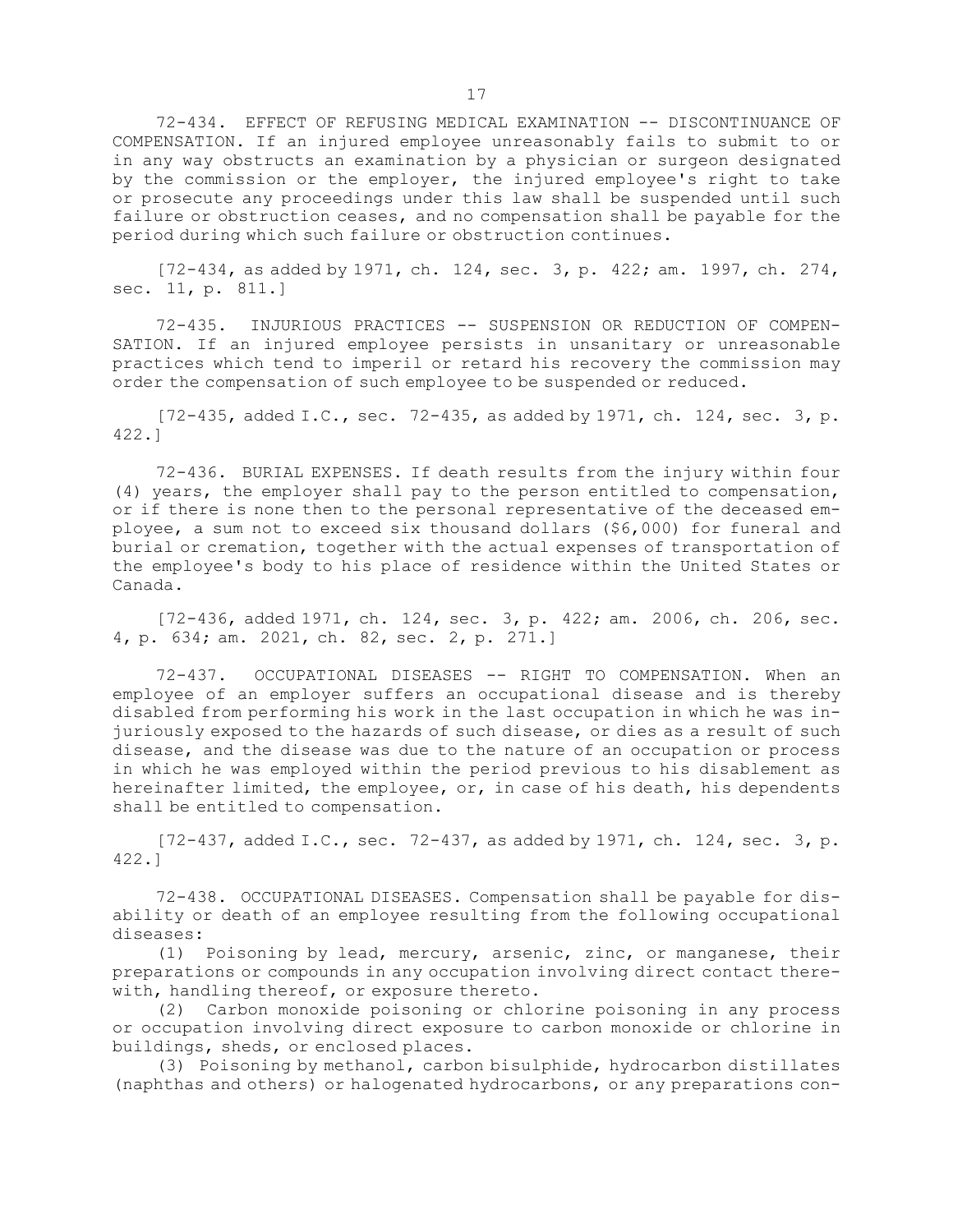taining these chemicals or any of them, in any occupation involving direct contact therewith, handling thereof, or exposure thereto.

(4) Poisoning by benzol or by nitro, amido, or amino-derivatives of benzol (dinitro-benzol, anilin and others) or their preparations or compounds in any occupation involving direct contact therewith, handling thereof, or exposure thereto.

(5) Glanders in the care or handling of any equine animal or the carcass of any such animal.

(6) Radium poisoning by or disability due to radioactive properties of substances or to roentgen ray (X-ray) in any occupation involving direct contact therewith, handling thereof, or exposure thereto.

(7) Poisoning by or ulceration from chromic acid or bichromate of ammonium, potassium, or sodium or their preparations, or phosphorus preparations or compounds, in any occupation involving direct contact therewith, handling thereof, or exposure thereto.

(8) Ulceration due to tar, pitch, bitumen, mineral oil, or paraffin, or any compound product, or residue of any of these substances, in any occupation involving direct contact therewith, handling thereof, or exposure thereto.

(9) Dermatitis venenata, that is, infection or inflammation of the skin, furunculosis excepted, due to oils, cutting compounds, lubricants, liquids, fumes, gases, or vapors in any occupation involving direct contact therewith, handling thereof, or exposure thereto.

(10) Anthrax occurring in any occupation involving the handling of or exposure to wool, hair, bristles, hides, skins, or bodies of animals either alive or dead.

(11) Silicosis in any occupation involving direct contact with, handling of, or exposure to dust of silicon dioxide (SiO2).

(12) Cardiovascular or pulmonary or respiratory diseases of <sup>a</sup> firefighter, employed by or volunteering for <sup>a</sup> municipality, village or fire district as <sup>a</sup> regular member of <sup>a</sup> lawfully established fire department, caused by overexertion in times of stress or danger or by proximate exposure or by cumulative exposure over <sup>a</sup> period of four (4) years or more to heat, smoke, chemical fumes or other toxic gases arising directly out of, and in the course of, his employment.

(13) Acquired immunodeficiency syndrome (AIDS), AIDS-related complexes (ARC), other manifestations of human immunodeficiency virus (HIV) infections, infectious hepatitis viruses and tuberculosis in any occupation involving exposure to human blood or body fluids.

(14) Firefighter occupational diseases:

(a) As used in this subsection, "firefighter" means an employee whose primary duty is that of extinguishing or investigating fires as part of <sup>a</sup> fire district, fire department or fire brigade.

(b) If <sup>a</sup> firefighter is diagnosed with one (1) or more of the following diseases after the period of employment indicated in subparagraphs (i) through (xi) of this paragraph, and the disease was not revealed during an initial employment medical screening examination that was performed according to such standards and conditions as may be established at the sole discretion of the governing board having authority over <sup>a</sup> given fire district, fire department, or fire brigade, then the disease shall be presumed to be proximately caused by the firefighter's employment as <sup>a</sup> firefighter:

(i) Brain cancer after ten (10) years;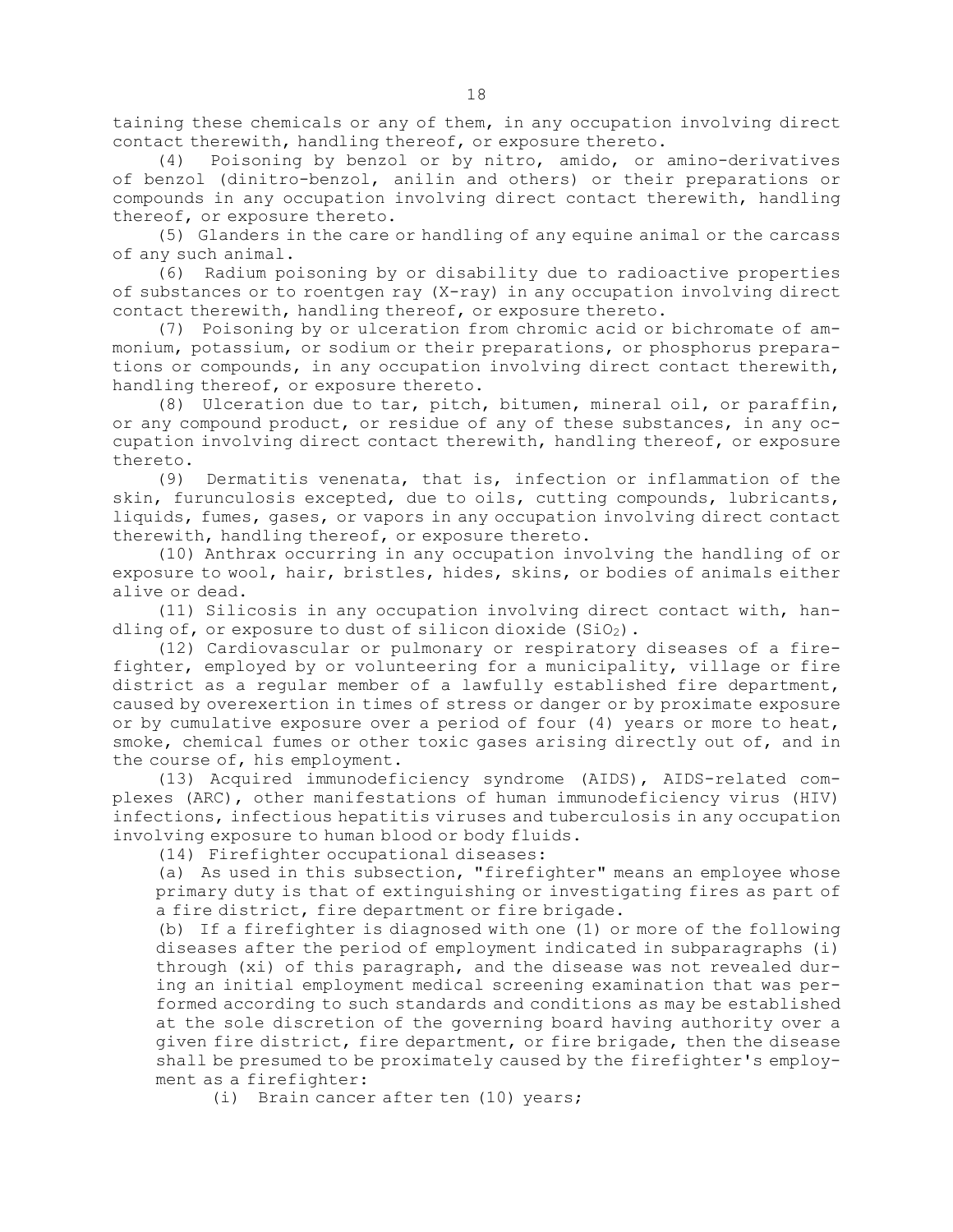(ii) Bladder cancer after twelve (12) years;

(iii) Kidney cancer after fifteen (15) years;

(iv) Colorectal cancer after ten (10) years;

(v) Non-Hodgkin's lymphoma after fifteen (15) years;

(vi) Leukemia after five (5) years;

(vii) Mesothelioma after ten (10) years;

(viii) Testicular cancer after five (5) years if diagnosed before the age of forty (40) years with no evidence of anabolic steroids or human growth hormone use;

(ix) Breast cancer after five (5) years if diagnosed before the age of forty (40) years without <sup>a</sup> breast cancer 1 or breast cancer 2 genetic predisposition to breast cancer;

(x) Esophageal cancer after ten (10) years; and

(xi) Multiple myeloma after fifteen (15) years.

(c) The presumption created in this subsection may be overcome by substantial evidence to the contrary. If the presumption is overcome by substantial evidence, then the firefighter or the beneficiaries must prove that the firefighter's disease was caused by his or her duties of employment.

(d) The presumption created in this subsection shall not preclude <sup>a</sup> firefighter from demonstrating <sup>a</sup> causal connection between employment and disease or injury by <sup>a</sup> preponderance of evidence before the Idaho industrial commission.

(e) The presumption created in this subsection shall not apply to any specified disease diagnosed more than ten (10) years following the last date on which the firefighter actually worked as <sup>a</sup> firefighter as defined in paragraph (a) of this subsection. Nor shall the presumption apply if <sup>a</sup> firefighter or <sup>a</sup> firefighter's cohabitant has regularly and habitually used tobacco products for ten (10) or more years prior to the diagnosis.

(f) The periods of employment described in paragraph (b) of this subsection refer to periods of employment within the state of Idaho.

Recognizing that additional toxic or harmful substances or matter are continually being discovered and used or misused, the above enumerated occupational diseases are not intended to be exclusive, but such additional diseases shall not include hazards that are common to the public in general and that are not within the meaning of section  $72-102(21)(a)$  $72-102(21)(a)$ , Idaho Code, and the diseases enumerated in subsection (12) of this section pertaining to firefighters shall not be subject to the limitations prescribed in section [72-439](https://legislature.idaho.gov/statutesrules/idstat/Title72/T72CH4/SECT72-439), Idaho Code.

[72-438, added 1971, ch. 124, sec. 3, p. 422; am. 1973, ch. 108, sec. 1, p. 193; am. 1981, ch. 261, sec. 8, p. 557; am. 1989, ch. 155, sec. 14, p. 394; am. 1990, ch. 188, sec. 1, p. 417; am. 2001, ch. 212, sec. 1, p. 837; am. 2006, ch. 206, sec. 5, p. 634; am. 2016, ch. 276, sec. 2, p. 763; am. 2021, ch. 82, sec. 4, p. 271.]

72-439. ACTUALLY INCURRED/NONACUTE OCCUPATIONAL DISEASE. (1) An employer shall not be liable for any compensation for an occupational disease unless such disease is actually incurred in the employer's employment.

(2) An employer shall not be liable for any compensation for <sup>a</sup> nonacute occupational disease unless the employee was exposed to the hazard of such disease for <sup>a</sup> period of sixty (60) days for the same employer.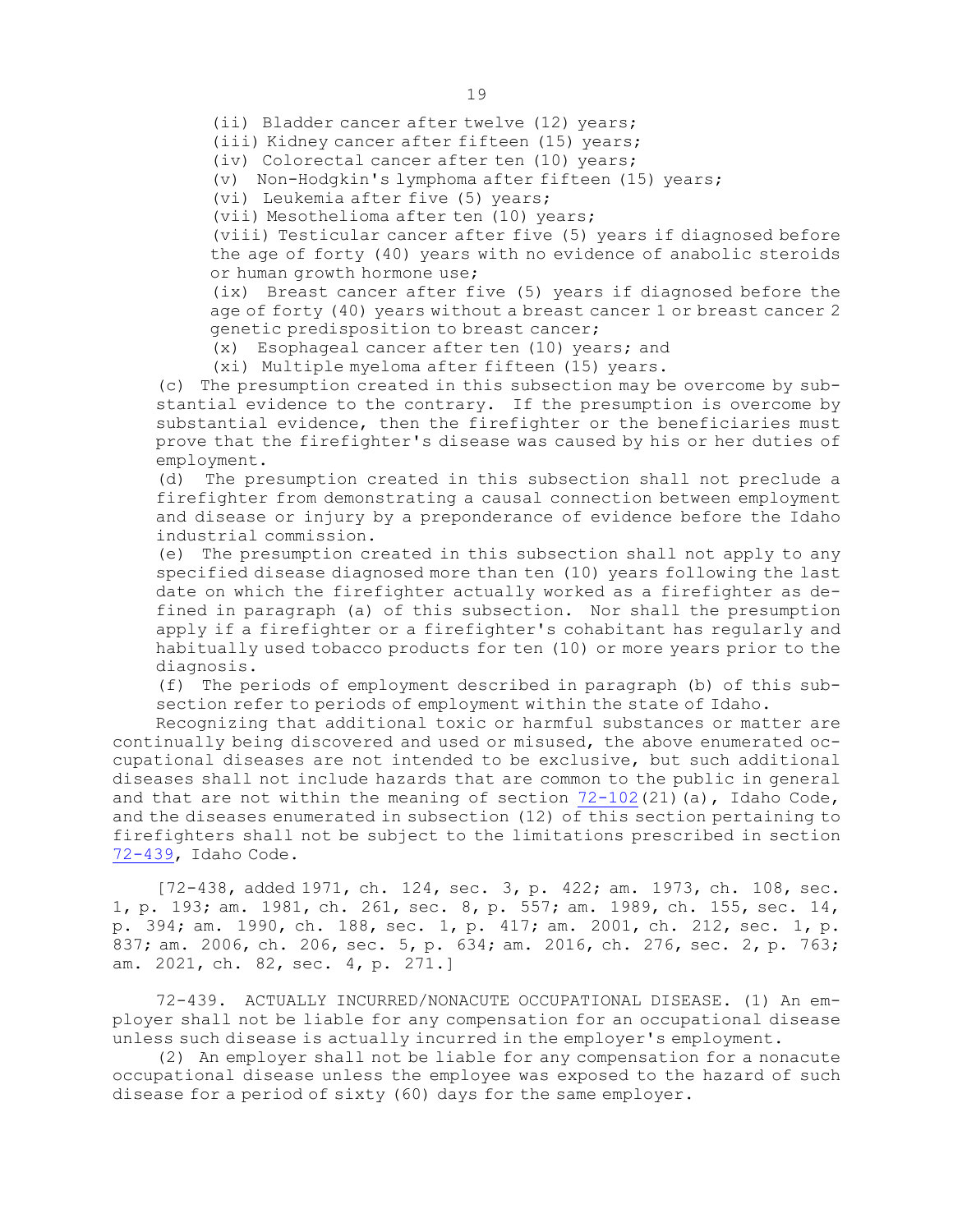(3) Where compensation is payable for an occupational disease, the employer, or the surety on the risk for the employer, in whose employment the employee was last injuriously exposed to the hazard of such disease, shall be liable therefor.

[72-439, as added by 1971, ch. 124, sec. 3, p. 422; am. 1997, ch. 274, sec. 12, p. 812.]

72-440. TIME OF DEPENDENCY -- DEATH BENEFITS. No compensation for death from an occupational disease shall be payable to any person whose relationship to the deceased, which would give right to compensation, arose subsequent to the beginning of the first compensable disability, save only to posthumous children of <sup>a</sup> marriage existing at the beginning of such disability.

 $[72-440, \text{ added I.C., sec. } 72-440, \text{ as added by } 1971, \text{ ch. } 124, \text{ sec. } 3, \text{ p.}$ 422.]

72-441. NO COMPENSATION IN CASE OF MISREPRESENTATION. No compensation shall be payable for an occupational disease if the employee, at the time of entering into the employment of the employer by whom the compensation would otherwise be payable, falsely represented himself in writing as not having previously been disabled, laid off, or compensated in damages or otherwise because of such disease.

[72-441, added I.C., sec. 72-441, as added by 1971, ch. 124, sec. 3, p. 422.]

72-443. PERIOD OF EXPOSURE IN SILICOSIS CASES. No claim for disability or death from silicosis shall be maintained or prosecuted unless during the ten (10) years immediately preceding the date of disablement the employee has been exposed to the inhalation of silica dust over <sup>a</sup> period of not less than five (5) years, the last two (2) of which shall have been in this state, under <sup>a</sup> contract of employment existing in this state, provided, that if the employee shall have been employed by the same employer during the whole of such five (5) year period his right to compensation against such employer shall not be affected by the fact that he had been employed during any part of such period outside of this state.

 $[72-443, \text{ added I.C., sec. } 72-443, \text{ as added by } 1971, \text{ ch. } 124, \text{ sec. } 3, \text{ p.}$ 422.]

72-444. NO COMPENSATION FOR PARTIAL DISABILITY FROM SILICOSIS. Compensation shall not be payable for partial disability due to silicosis.

 $[72-444,$  added I.C., sec.  $72-444$ , as added by 1971, ch. 124, sec. 3, p. 422.]

72-445. COMPENSATION FOR TOTAL DISABILITY OR DEATH FROM COMPLICATED SILICOSIS. In case of disability or death from silicosis, complicated with tuberculosis of the lungs, income benefits shall be payable as for uncomplicated silicosis, provided, that the silicosis was an essential factor in causing such disability or death. In case of disability or death from silicosis complicated with any other disease, or from any other disease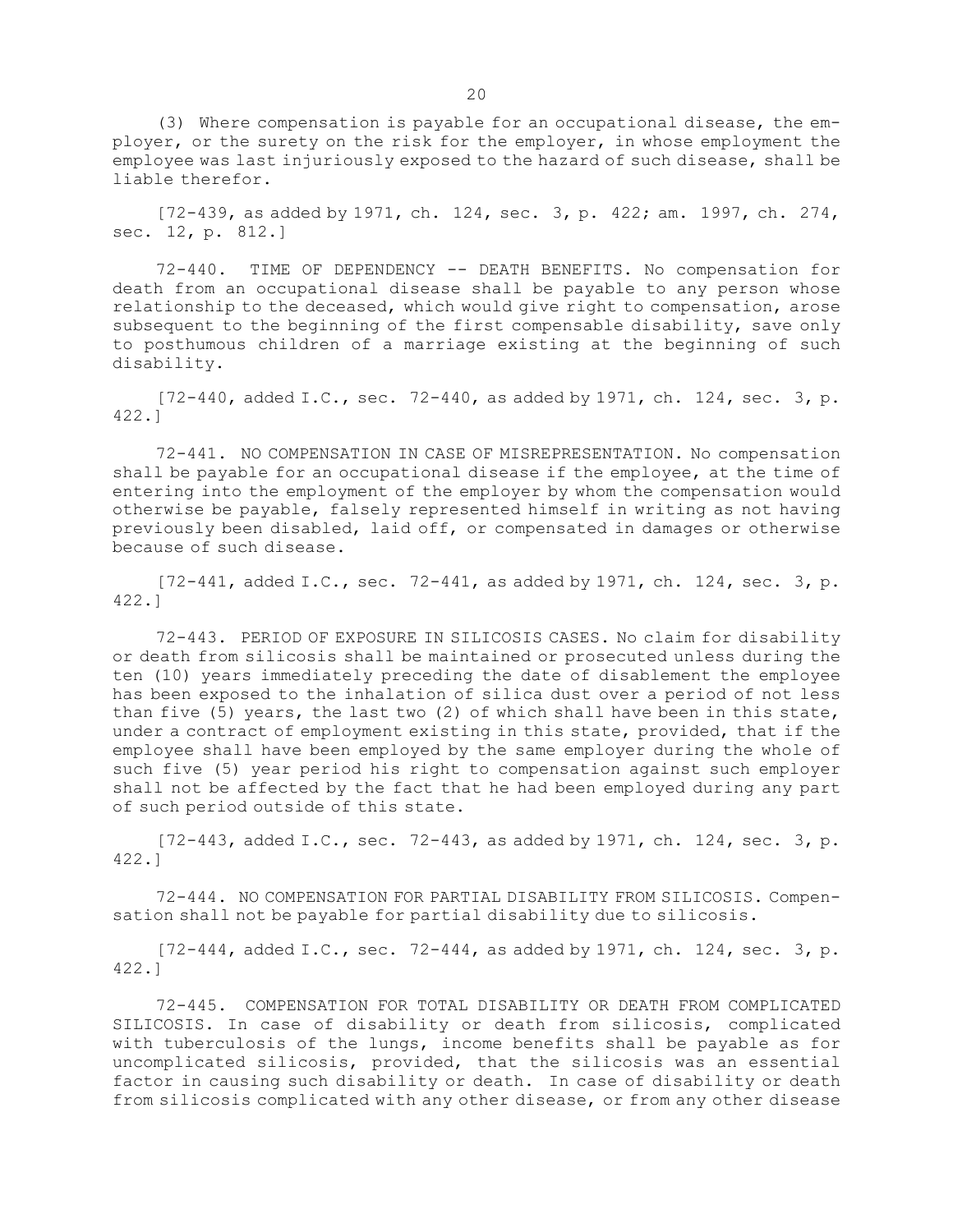complicated with silicosis, the income benefits shall be reduced as provided in section [72-406](https://legislature.idaho.gov/statutesrules/idstat/Title72/T72CH4/SECT72-406)[, Idaho Code].

 $[72-445, \text{ added I.C., sec. } 72-445, \text{ as added by } 1971, \text{ ch. } 124, \text{ sec. } 3, \text{ p.}$ 422.]

72-446. NONDISABLING SILICOSIS -- COMPENSATION UPON SEVERANCE FROM EM-PLOYMENT. (1) When an employee, because he has nondisabling silicosis, is discharged from employment in which he is engaged, or when such an employee, after an examination as provided in subsection (2) of this section, and <sup>a</sup> finding by the medical panel that it is inadvisable for him to continue in his employment, terminates his employment, the commission may allow such compensation on account of such termination of employment as it may deem just, as support money pending his change of employment, payable as in this law elsewhere provided, but in no case to exceed five thousand dollars (\$5,000).

(2) Upon application of any employer or employee, the commission may direct any employee of such employer or any employee who, in the course of his employment has been exposed to the inhalation of silica dust, to submit to <sup>a</sup> medical examination to determine whether the employee has silicosis, and the degree thereof. The results of the examination shall be submitted to the commission, which shall submit copies of such reports to the employer and employee, who shall have opportunity to rebut the same, provided, request therefor is made to the commission within thirty (30) days from the mailing of such report to the parties. The commission shall make its findings as to whether it is inadvisable for the employee to continue in his employment.

 $[72-446, \text{ added I.C.}, \text{sec. } 72-446, \text{as added by } 1971, \text{ch. } 124, \text{sec. } 3, \text{p.}$ 422.]

72-447. RECURRING DERMATITIS. <sup>A</sup> person who has suffered disability from dermatitis and has received income benefits therefor shall not be entitled to income benefits for disability from <sup>a</sup> later attack of dermatitis due to substantially the same cause, unless immediately preceding the date of the later disablement he has been engaged in the occupation to which the recurrence of the disease is ascribed and under the same employer for at least sixty (60) days.

[72-447, added I.C., sec. 72-447, as added by 1971, ch. 124, sec. 3, p. 422.]

72-448. NOTICE AND LIMITATIONS. (1) Unless written notice of the manifestation of an occupational disease is given to the employer within sixty (60) days after its first manifestation, or to the industrial commission if the employer cannot be reasonably located within ninety (90) days after the first manifestation, and unless claim for worker's compensation benefits for an occupational disease is filed with the industrial commission within one (1) year after the first manifestation, all rights of the employee to worker's compensation due to the occupational disease shall be forever barred.

(2) Unless written notice of death from an occupational disease is given to the employer within ninety (90) days after the death, or to the industrial commission if the employer cannot be reasonably located within ninety (90) days after the death, and unless claim for worker's compensation benefits for the death is filed with the industrial commission within one (1)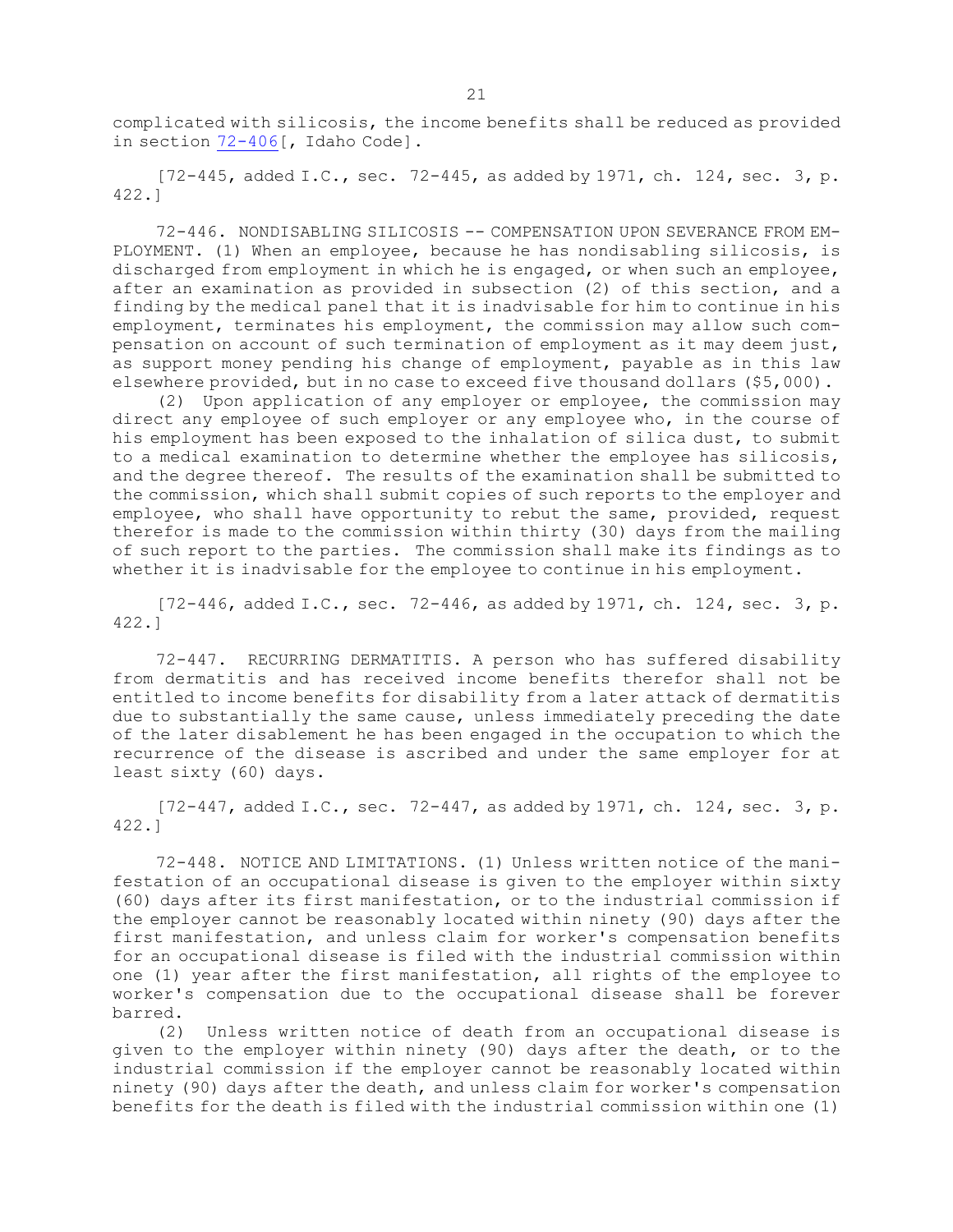year after the death, all rights to worker's compensation benefits for the death shall be forever barred.

(3) If notice is given to the industrial commission under subsection (1) or (2) of this section, the industrial commission shall promptly give notice to the employer and the surety.

[72-448, as added by 1971, ch. 124, sec. 3, p. 422; am. 1978, ch. 264, sec. 13, p. 585; am. 1987, ch. 108, sec. 1, p. 220; am. 1997, ch. 274, sec. 13, p. 812.]

72-449. POST MORTEM EXAMINATION. Upon the filing of <sup>a</sup> claim for compensation for death from an occupational disease when an autopsy is necessary accurately and scientifically to ascertain and determine the cause of death, the autopsy shall be ordered by the commission. The commission may designate <sup>a</sup> duly licensed physician, who is <sup>a</sup> specialist in such examination, to perform or attend the autopsy and to certify his findings thereon. Such findings shall be filed with the commission and shall be <sup>a</sup> public record. The commission also may exercise such authority on its own motion or on application made to it at any time by any party in interest, in regard to the cause of death or the existence of any occupational disease. All proceedings for compensation shall be suspended upon refusal of <sup>a</sup> claimant or claimants to permit such autopsy when so ordered, and no compensation shall be payable during the continuance of such refusal.

[72-449, added I.C., sec. 72-449, as added by 1971, ch. 124, sec. 3, p. 422.]

72-450. RETRAINING. Following <sup>a</sup> hearing upon <sup>a</sup> motion of the employer, the employee, or the commission, if the commission deems <sup>a</sup> permanently disabled employee, after the period of recovery, is receptive to and in need of retraining in another field, skill or vocation in order to restore his earning capacity, the commission may authorize or order such retraining and during the period of retraining or any extension thereof, the employer shall continue to pay the disabled employee, as <sup>a</sup> subsistence benefit, temporary total or temporary partial disability benefits as the case may be. The period of retraining shall be fixed by the commission but shall not exceed fifty-two (52) weeks unless the commission, following application and hearing, deems it advisable to extend the period of retraining, in which case the increased period shall not exceed fifty-two (52) weeks. An employer and employee may mutually agree to <sup>a</sup> retraining program without the necessity of <sup>a</sup> hearing before the commission.

[72-450, as added by 1974, ch. 132, sec. 6, p. 1329; am. 1978, ch. 264, sec. 14, p. 586; am. 1997, ch. 274, sec. 14, p. 813.]

72-451. PSYCHOLOGICAL ACCIDENTS AND INJURIES.[EFFECTIVE UNTIL JULY 1, 2023] (1) Psychological injuries, disorders or conditions shall not be compensated under this title, unless the following conditions are met:

(a) Such injuries of any kind or nature emanating from the workplace shall be compensated only if caused by accident and physical injury as defined in section  $72-102(17)$  $72-102(17)$  (a) through (17)(c), Idaho Code, or only if accompanying an occupational disease with resultant physical injury, except that <sup>a</sup> psychological mishap or event may constitute an accident where: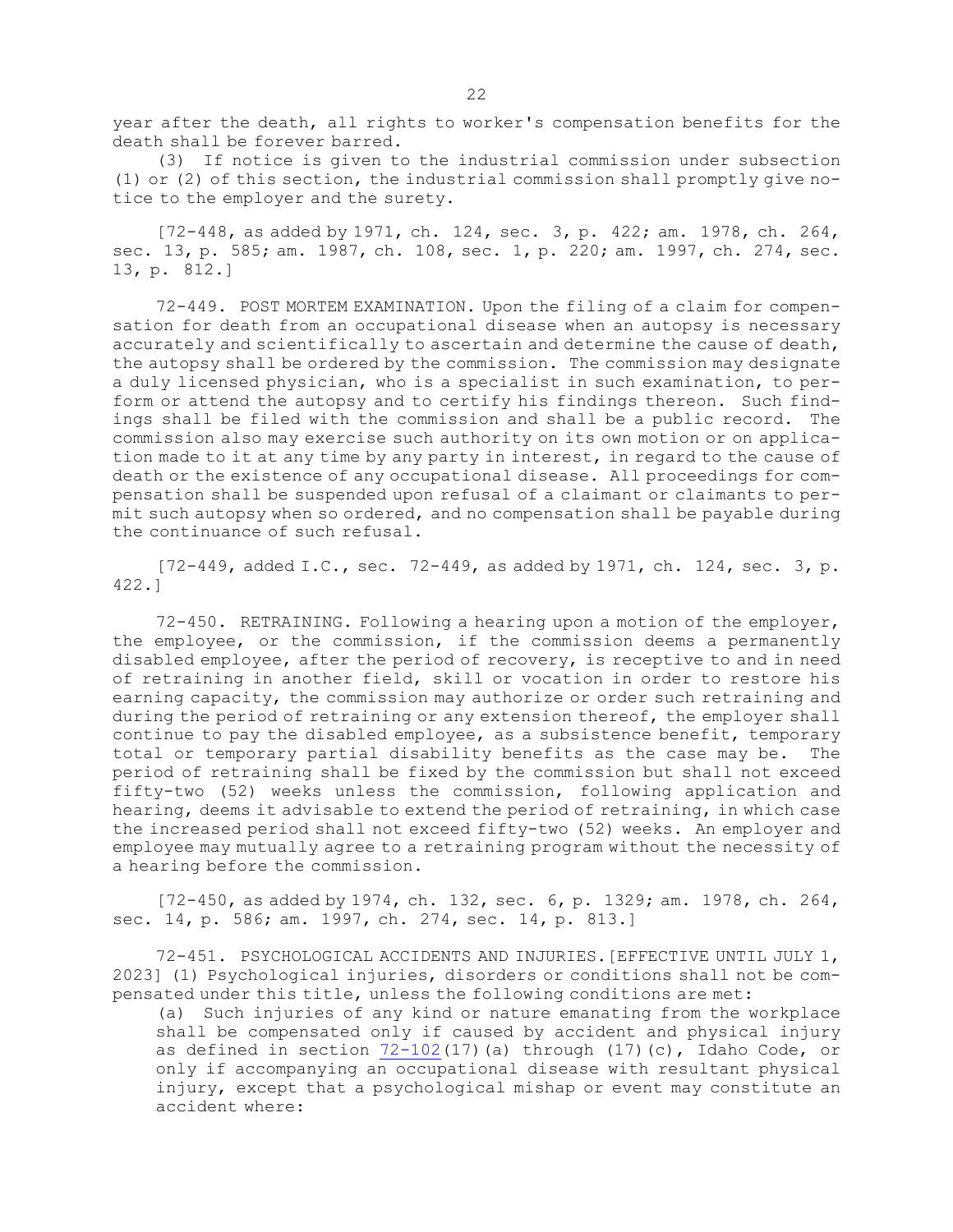(i) It results in resultant physical injury as long as the psychological mishap or event meets the other criteria of this section;

(ii) It is readily recognized and identifiable as having occurred in the workplace; and

(iii) It must be the product of <sup>a</sup> sudden and extraordinary event; (b) No compensation shall be paid for such injuries arising from conditions generally inherent in every working situation or from <sup>a</sup> personnel-related action including, but not limited to, disciplinary action, changes in duty, job evaluation or employment termination;

(c) Such accident and injury must be the predominant cause as compared to all other causes combined of any consequence for which benefits are claimed under this section;

(d) Where psychological causes or injuries are recognized by this section, such causes or injuries must exist in <sup>a</sup> real and objective sense;

(e) Any permanent impairment or permanent disability for psychological injury recognizable under the Idaho worker's compensation law must be based on <sup>a</sup> condition sufficient to constitute <sup>a</sup> diagnosis using the terminology and criteria of the American psychiatric association's diagnostic and statistical manual of mental disorders, third edition revised, or any successor manual promulgated by the American psychiatric association, and must be made by <sup>a</sup> psychologist or psychiatrist duly licensed to practice in the jurisdiction in which treatment is rendered; and

(f) Clear and convincing evidence that the psychological injuries arose out of and in the course of the employment from an accident or occupational disease as contemplated in this section is required.

(2) Nothing in subsection (1) of this section shall be construed as allowing compensation for psychological injuries from psychological causes without accompanying physical injury.

(3) The provisions of subsection (1) of this section shall apply to accidents and injuries occurring on or after July 1, 1994, and to causes of action for benefits accruing on or after July 1, 1994, notwithstanding that the original worker's compensation claim may have occurred prior to July 1, 1994.

(4) Notwithstanding subsection (1) of this section, post-traumatic stress injury suffered by <sup>a</sup> first responder is <sup>a</sup> compensable injury or occupational disease when the following conditions are met:

(a) The first responder is examined and subsequently diagnosed with post-traumatic stress injury by <sup>a</sup> psychologist, <sup>a</sup> psychiatrist duly licensed to practice in the jurisdiction where treatment is rendered, or <sup>a</sup> counselor trained in post-traumatic stress injury; and

(b) Clear and convincing evidence indicates that the post-traumatic stress injury was caused by an event or events arising out of and in the course of the first responder's employment.

(5) No compensation shall be paid for such injuries described in subsection (2) of this section arising from <sup>a</sup> personnel-related action including, but not limited to, disciplinary action, changes in duty, job evaluation, or employment termination.

(6) As used in subsection (4) of this section:

(a) "Post-traumatic stress injury" means <sup>a</sup> disorder that meets the diagnostic criteria for post-traumatic stress disorder or post-traumatic stress injury specified by the American psychiatric association's di